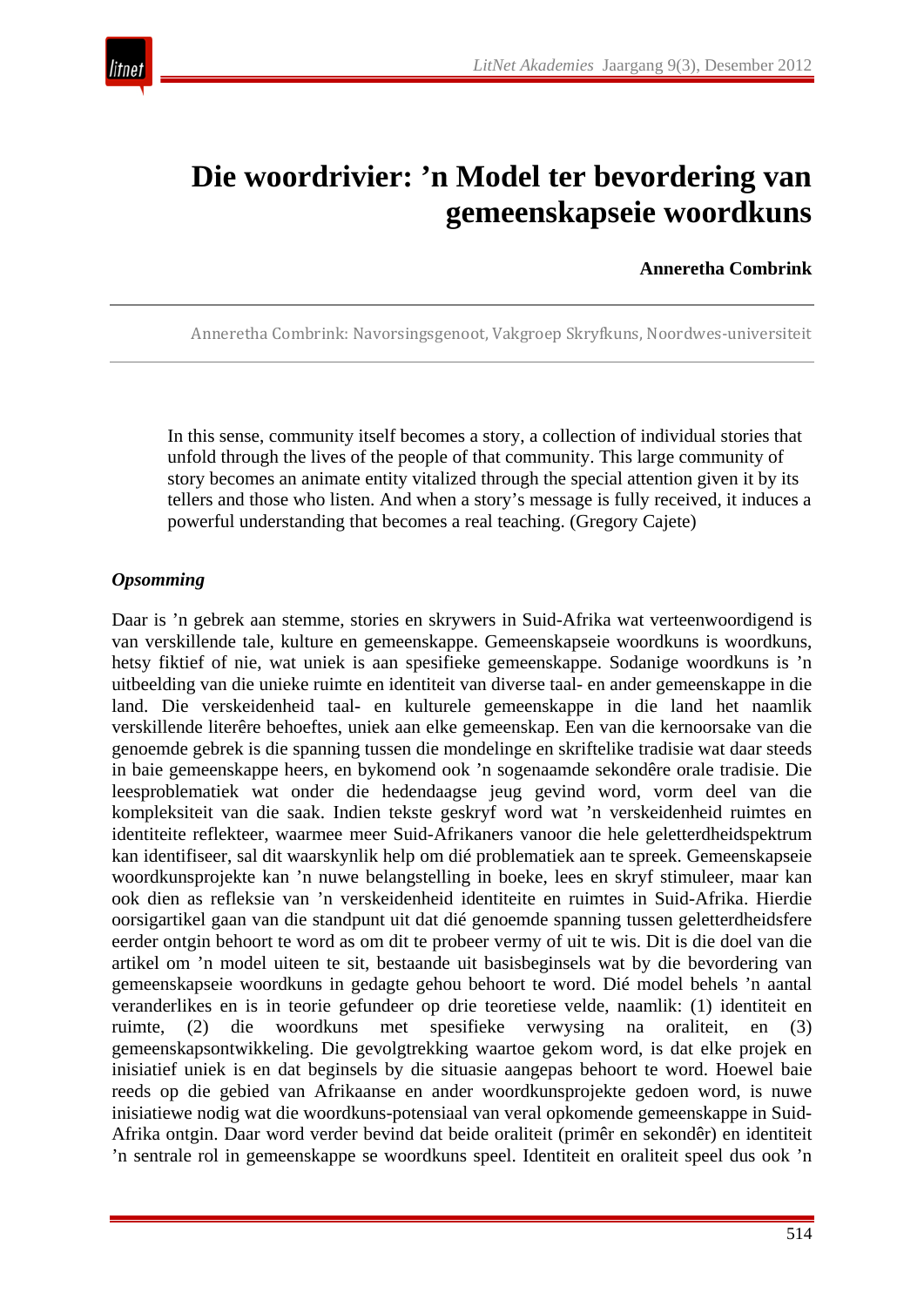

onontbeerlike rol in die aanpak van inisiatiewe ter bevordering van gemeenskapseie woordkuns.

**Trefwoorde:** gemeenskapseie woordkuns; skrywers; verhale; oraliteit; sekondêre oraliteit; identiteit; geletterdheid; gemeenskapsontwikkeling

#### *Abstract*

#### **The river of words: A model for the promotion of community-specific word art**

Community-specific word art is word art (oral or written) unique to specific communities; a portrayal of the unique space and identity of diverse language and other communities.

People should be able to identify with the worlds created in stories. However, there is a dearth of voices, stories and writers in South Africa which are representative of a variety of languages, cultures and communities. The various language and cultural communities in the country have different literary needs, unique to each community.

The lack of voices, stories and writers in South Africa that are representative has different causes and consequences. One of the root causes is the tension between the oral and written tradition which still affects many communities, and additionally, a new so-called secondary orality.

The issue is further complicated by the lack of a reading culture, especially among the youth. If texts were written that reflected a variety of spaces and identities, and with which more South Africans from across the literacy spectrum could identify, this problem could probably be addressed with greater effect. Community-specific word art projects could stimulate a renewed interest in books, reading and writing. It could also serve as a reflection of a variety of identities and spaces in South Africa.

The point of view in this overview article is that the tension between literacy spheres should be utilised in a positive way rather than avoided or erased. South Africa, as part of Africa with its strong oral tradition, has much to offer to a new hybrid form of word art. It would lead to a serious loss of cultural heritage (and property) if these changes, and the accompanying tension, were ignored. The potential of word art and artists in South Africa is possibly precisely in their adaptability to technological changes.

Although much is already being done in the area of Afrikaans and other word art projects, new initiatives are needed to develop the word art potential of especially developing communities in South Africa. At present initiatives are focused mainly on three areas of development: formal training (like degree programmes); a general public focus (e.g. writing competitions and short-term courses); and a specific community focus (like storytelling and creative writing projects in communities). An attempt to make word art more accessible may be one reason why a community focus is on the increase with many institutions. This causes a need for research on the promotion of community-specific word art, as well as on models according to which such projects may be approached.

This article's goal is to put forward such a model, consisting of basic principles which may be taken into account with the promotion of community-specific word art.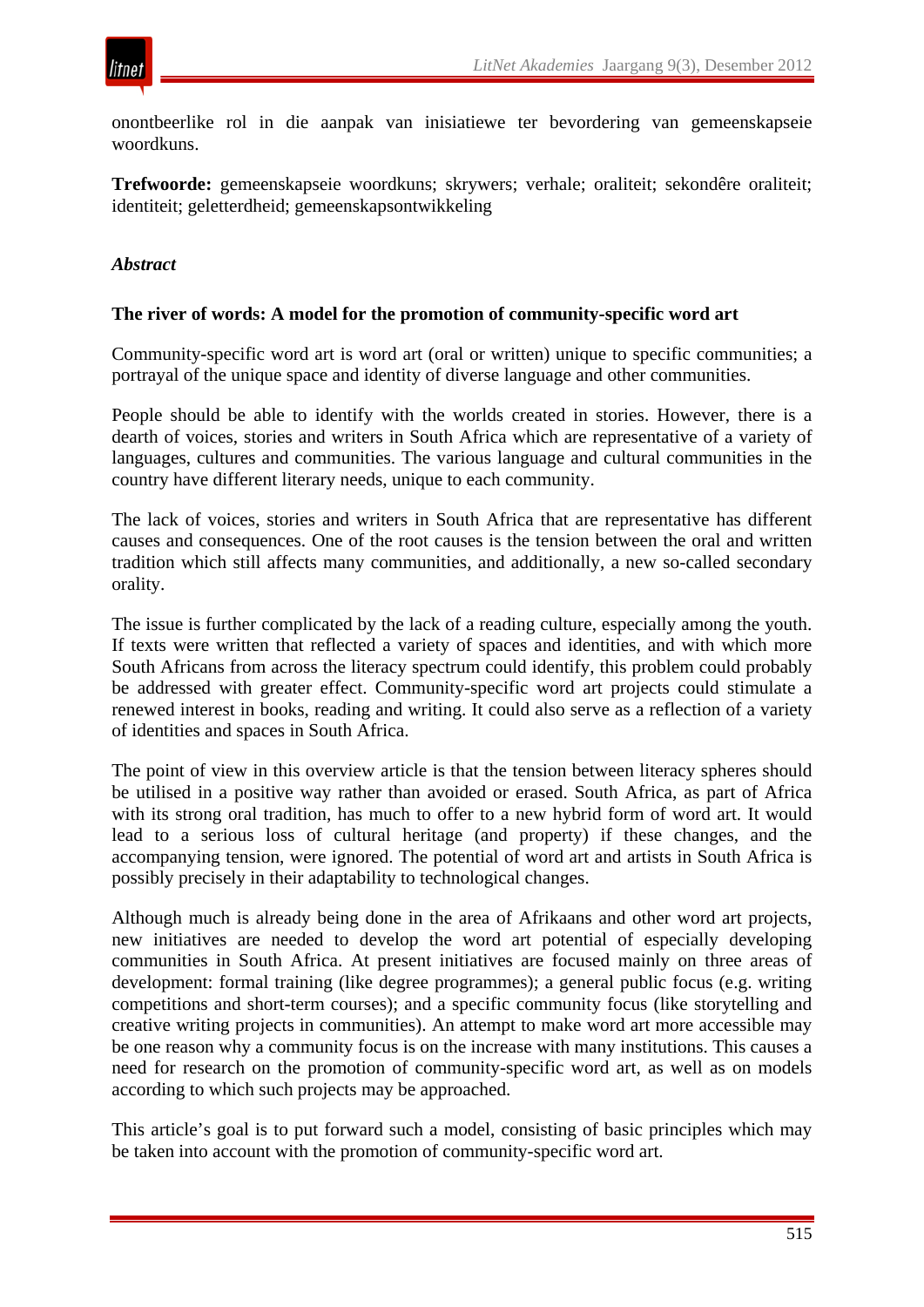The article flows from PhD research done in a variety of communities and sub-communities (Combrink 2011). A number of community-specific word art projects were used as case studies and eventually a model was developed which may serve as framework when aiming to promote word art (written or oral) in communities. The goal of this model is to encapsulate basic principles which may be taken into consideration when launching a word art project. A graphic representation of the model is given. The word *model* is used due to the lack of a more appropriate term; the aim is not, however, to give a newly developed set of rules which may be applied directly in a variety of circumstances. The model consists, instead, of a set of variables and is based on three theoretical fields: (1) identity and space, (2) word art with specific reference to orality, and (3) community development.

The model discussed in this article comprises the following elements: (1) a community consisting of individuals who are in relationship with themselves and others; (2) various subgroups in the community; (3) different levels of literacy in the community; (4) the identity, space and creativity in the community which may be expressed in art forms like writing or storytelling; these have the potential to be channelled into a word art project; (5) the initiator of such a word art project; (6) collaboration/partnerships; (7) necessary background knowledge; (8) choices to be made by the initiator before and during the project; (9) execution of the project; (10) filters; (11) ethical aspects; and (12) challenges.

Based on the elements above, the unique communities in the country are taken into account in the model – communities which form part of a complex South African society. An attempt is made to highlight this complexity by looking at projects in communities which are not homogeneous. The model works with a hypothetical rural community in South Africa where inhabitants are on different levels of the literacy continuum. Of course not all communities look like this, since some are functioning mainly in the graphosphere (sphere of literacy). In each community in the country various sub-groups may be distinguished, e.g. men, women, adults, children, adolescents, the elderly. In most communities the levels of literacy also distinguish the inhabitants and place them in the logosphere, graphosphere or videosphere (Stassen 2003:8). It is also possible to find people moving between spheres. A person who is semi-literate, for example, mostly makes use of the oral tradition (logosphere) for information, entertainment and education, although the written tradition (graphospere) also plays a role in the person's life. Such a person lives in an in-between zone, on the interface between the logosphere and graphosphere (Finnegan 1988:143; Ong 1982a and 1982b; Loubser 2002:34).

The model suggests that when word art projects are initiated, the creative talent existing in a community may be spotted by a person *within* the community (a community leader or an institution like a church or school). Such projects may also be initiated from *outside* by organisations/individuals endeavouring to promote word art. These may include writers, publishers, universities, centres and schools, among others. Partnerships could play a role in community projects. Collaborations influence projects on different levels. Yet whoever is the initiator, the model sees a participatory approach to projects as the best one, involving the community and its leaders in decision-making and in the execution of the project.

The initiator should have background knowledge with regard to the target group's space and identity (including its narrative identity), the degree and influence of orality in the community, literacy and secondary orality. The specific circumstances of the target group should also be understood and taken into consideration.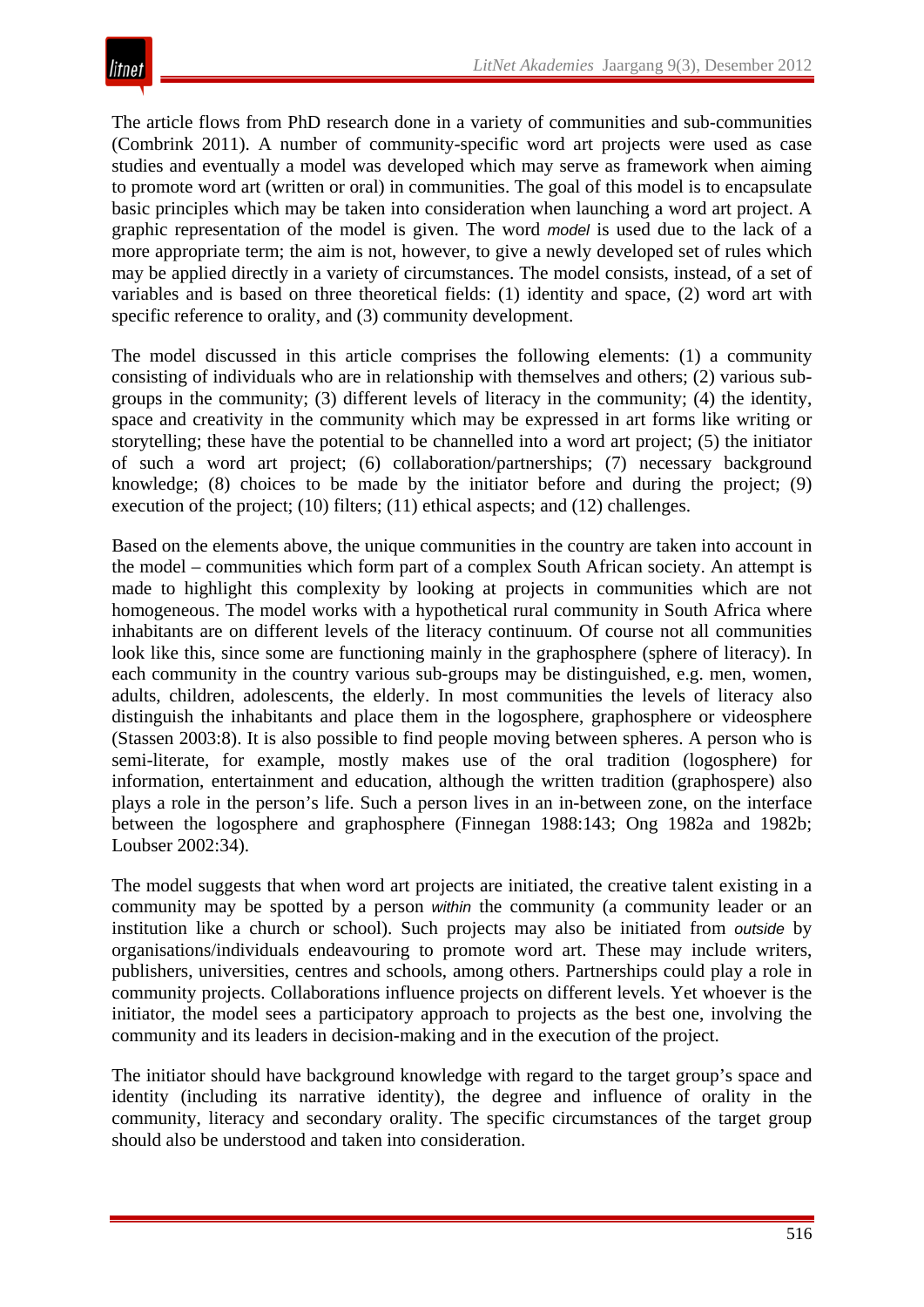

Furthermore, the initiator should be aware of the community's views on creativity as well as of the influence of other master narratives, since there are not only individual views on creativity, but also communal views. Where appropriate, group creativity and performance creativity should therefore be investigated (Sawyer 2006:7). Domain-related as well as indigenous knowledge are very important and should be used in the unearthing of a community's stories (Amabile 1996:33). It would be of value for the initiator also to remember that the creative process does not happen in a vacuum but is part of a social context (Sawyer 2006:28).

With the background of the community, their identity and space taken into account, the project initiator faces certain choices. He/she has to make decisions regarding the target group of the project; the goal of the project; the project's nature and its influence; to which level the project will be taken; the ideal approach; and the anticipated product or outcomes.

Further choices the initiator needs to make include the way the project will be put together and executed. These are choices pertaining to the philosophy and approach, principles and management of the project. Throughout the project flexibility is an important principle for the initiator. All choices depend, of course, on the goal of the project.

There are various "filters" (variables which may change original inputs in the project so that the product or output is different from what was expected) which may alter the flow of a project. Some important examples are the expectations of the initiator; the complex issue of language and language variety (in a multilingual country like South Africa); the ways people in the project are stimulated to write/tell stories; and the editing of texts. Furthermore, the model proposes that in order to launch a successful project the initiator should be aware of ethical aspects and possible challenges.

The conclusion of the article is that each project and initiative is unique and the principles of the model should be adapted to each situation. Furthermore, it was found that both orality (primary or secondary) and identity play a central role in the word art of South African communities. As such they also have an indispensible place in the launching of initiatives to promote community-specific word art.

Regardless of the challenges associated with the execution of these projects it remains worthwhile to encourage new voices in new ways. An adaptability to new technology is not a characteristic of a younger generation only; it has, in fact, been a human characteristic since the earliest ages. For this reason the tension between orality, the written word and technology should be utilised in a positive way. Secondary orality offers many possibilities for community-specific word art – especially in Africa, where the oral tradition still plays a vital role in communities.

**Keywords:** community-specific word art; writers; stories; orality; secondary orality; identity; literacy; community development

## **1. Inleiding**

Van alle tye af vertel mense verhale om verskillende redes: om die waarde van hul eie lewens te bevestig; om die eienskappe van hul identiteite wat ooreenstem, met mekaar te deel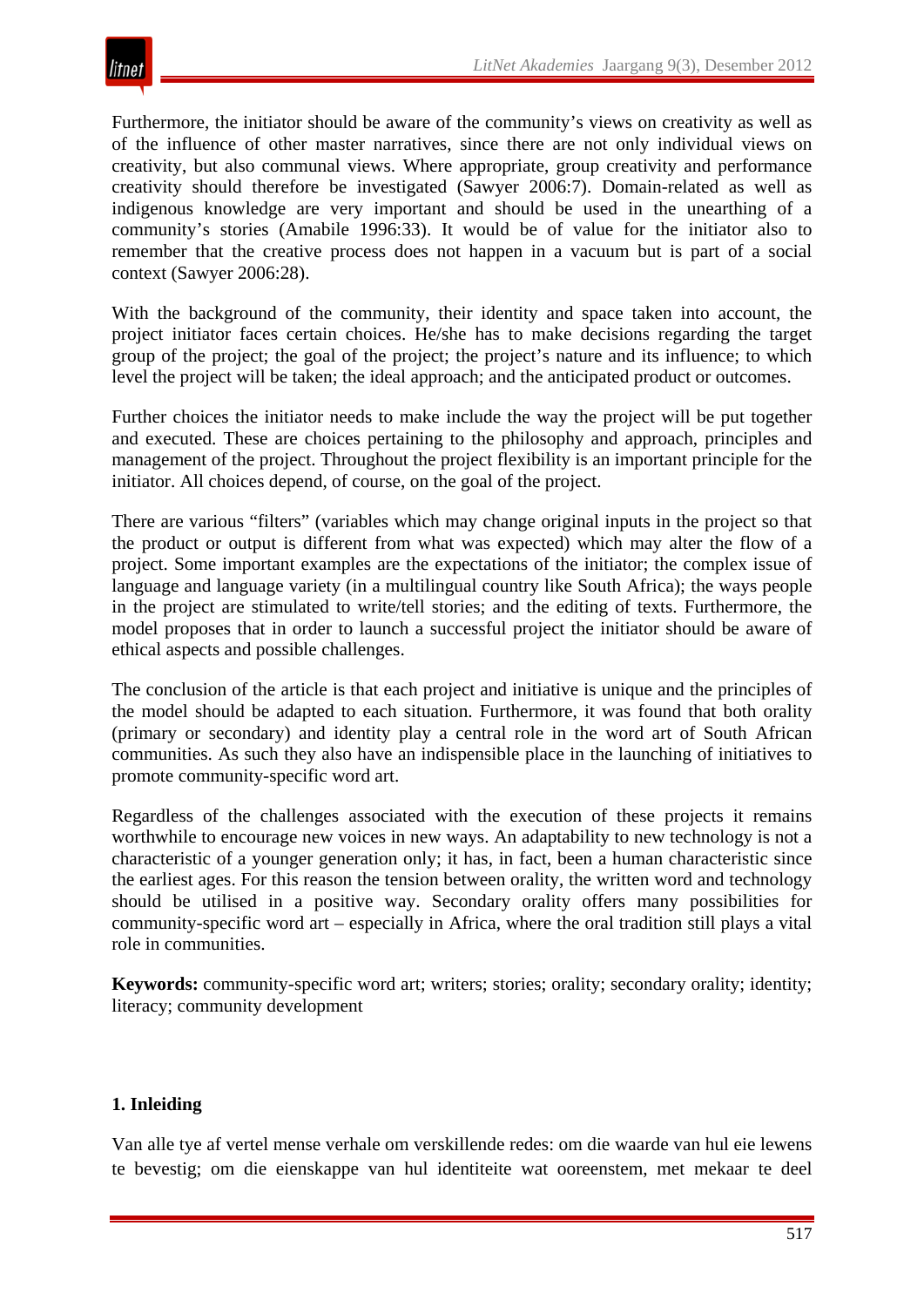(identifisering); om individue van ander te onderskei; om kulturele kennis van geslag na geslag oor te dra (dus ook 'n soort teenvoeter vir sterflikheid); as herinnering (om die verlede te onthou en te herdenk); as verwerking van trauma (terapie); en as vorm van vermaak, inligting en opvoeding (oordra van kulturele en morele waardes).

Die begrip *verhaal* kan op verskeie vlakke gedefinieer word: mense vertel verhale oor hulleself en hul eie lewens; oor die lewens van ander; oor belangrike plekke en ruimtes; oor humoristiese of ernstige insidente; oor hul herinneringe aan die verlede en hulle drome vir die toekoms. Verhale kan natuurlik fiktief of feitelik wees. Daar is 'n verskil tussen *storie* (waar skeppend met die gesproke/geskrewe woord omgegaan word) en *historie* (mondelinge geskiedenis, kulturele herinnering, orale tradisie ensovoorts). Stories is nie bloot skeppend nie, maar kan ook 'n manier wees om iets nuuts oor die wêreld te ontdek. Die waarde van stories lê egter nie net in die *vertel* daarvan nie, maar ook in die *hervertel* daarvan (Brown en Duguid 2002:107). Mense deel stories omdat dit intrinsiek deel van die menslike aard is.

Johnstone (1991:18) sien verhale en die relevansie daarvan soos volg:

[T]he worlds created in stories must be relevant in the worlds in which the stories are told. Because these are human worlds, a story must have *human relevance*, and because they are local worlds, tied to specific communities or speakers, they must have local relevance.

Juis die feit dat die wêrelde wat in verhale geskep word, mense behoort aan te spreek, bring die problematiek van die Suid-Afrikaanse situasie skerp na vore. Hoewel hierdie probleem universeel is, word daar in die artikel spesifiek gekyk na die Suid-Afrikaanse konteks en problematiek. Die artikel fokus op gemeenskappe waar afsondering, gebrek aan opleiding of ontwikkeling, 'n literêre minderheid, geletterdheidsproblematiek, ensovoorts, daartoe lei dat "stemme nie gehoor word nie".

Die gebrek aan stemme, stories en skrywers in Suid-Afrika wat verteenwoordigend van verskillende tale, kulture en gemeenskappe in die land is, het verskeie oorsake en ook gevolge. Ons leef in 'n polities-, sosiaal-, kultuur- en taal-gesegmenteerde land met 'n lang en komplekse verlede, wat aanleiding gegee het tot 'n spanning tussen mondelinge en skriftelike tradisies. Vandag heers daar steeds spanning tussen die mondelinge en skriftelike tradisie in baie gemeenskappe en is daar bykomend ook 'n nuwe orale tradisie wat in die telefoon, radio, televisie, selfoon-tegnologie en internet vergestalt word. Die "sekondêre orale tradisie" word onder andere in die vorm van elektroniese sosiale netwerke soos Facebook en Twitter, asook in die filmbedryf gevind. Dit bring dan ook die leesproblematiek wat onder die hedendaagse jeug gevind word, onder die soeklig. Indien tekste geskryf word wat 'n verskeidenheid ruimtes en identiteite reflekteer waarmee meer Suid-Afrikaners vanoor die hele geletterdheidspektrum kan identifiseer, sal dit waarskynlik help om dié problematiek te help aanspreek. Die uitgangspunt van hierdie artikel is dat gemeenskapseie woordkunsprojekte 'n nuwe belangstelling in boeke, lees en skryf kan stimuleer, maar ook kan dien as refleksie van 'n verskeidenheid identiteite en ruimtes in Suid-Afrika.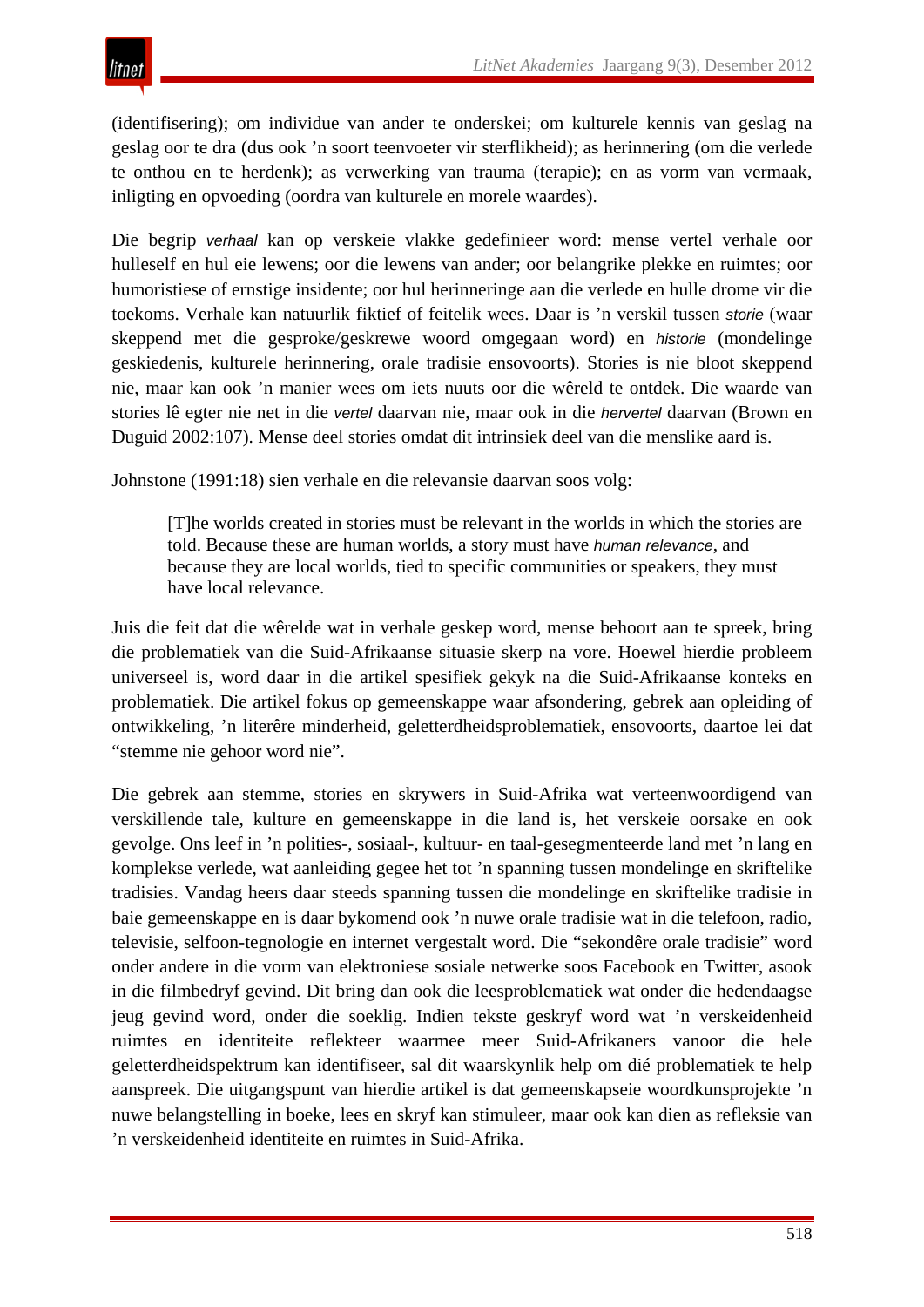Die mening wat in die artikel belig word, is dat dié genoemde spanning eerder ontgin behoort te word as om dit te probeer vermy of uitwis. Suid-Afrika, as deel van Afrika met sy sterk orale tradisie, het veel om vir 'n nuwe hibriede vorm van woordkuns te bied. Dit sal tot 'n ernstige verlies aan kulturele erfenis (en eiendom) lei as dié verskuiwings, en die spanning wat dit meebring, geïgnoreer word. Die potensiaal van die woordkuns en -kunstenaar in Suid-Afrika lê waarskynlik juis in hul aanpasbaarheid by sodanige tegnologiese veranderinge.

Die artikel is die uitvloeisel van 'n PhD-studie waarvan die navorsing in verskeie gemeenskappe en subgemeenskappe gedoen is (Combrink 2011). 'n Aantal gemeenskapseie woordkunsprojekte is as gevallestudies gebruik, en uiteindelik het 'n model vorm aangeneem wat as raamwerk kan dien vir mense wat die woordkuns in sodanige gemeenskappe wil bevorder. Dit is die doel van die model om basisbeginsels wat by die bevordering van gemeenskapseie woordkuns in gedagte gehou behoort te word, saam te vat. Die grafiese voorstelling van die model (figure 1 en 2) bied 'n visuele uitbeelding van die beginsels. Hoewel die woord *model* by gebrek aan 'n beter woord gebruik word, gaan dit nie werklik hier om 'n nuwe uitvinding of 'n nuut-ontwerpte stel reëls wat net so in 'n verskeidenheid situasies toegepas kan word nie. Dié model behels 'n aantal veranderlikes en is in teorie gefundeer op drie teoretiese velde, naamlik (1) identiteit en ruimte (in mense se lewens en verhale), (2) die woordkuns, met spesifieke verwysing na oraliteit, en (3) gemeenskapsontwikkeling. Om die saak beter te kan begryp, was dit nodig om 'n wyer beeld te verkry van dié drie uiteenlopende velde.

Binne die bestek van die model word daar gefokus op die bevordering van gemeenskapseie woordkuns. Die klem word eerder op *gemeenskapsprojekte* as op die ontwikkeling van individuele skrywers gelê. Die model strek oor die hele geletterdheidskontinuum en betrek die kompleksiteit van die Suid-Afrikaanse problematiek: onder andere word kwessies van deelnemendheid, taal, samewerking en verskillende moontlikhede vir projekte aangeraak. In ag genome die kompleksiteit van die Suid-Afrikaanse situasie kan so 'n model egter nie alle kwessies en veranderlikes aanspreek nie.

## **2. Die kompleksiteit van die Suid-Afrikaanse situasie: drie mediasfere**

Die mondelinge storieverteltradisie is eeue lank reeds deel van Afrika. Nie net inligting en herinneringe is op 'n mondelinge wyse oorgedra nie, maar die kreatiewe gebruik van die gesproke woord het ook as vermaak, opvoeding en waarskuwing gedien. Die narratief gee baie lank reeds 'n stem aan sosiale verhoudinge en plaaslik ingebedde betekenisse, aldus Hymes (1996:xi).

Die Franse filosoof Régis Debray onderskei tussen drie mediasfere, naamlik die logosfeer, die grafosfeer en die videosfeer. Elke sfeer se belangrikste kenmerk is dat kulturele oorlewering hoofsaaklik deur die gesproke woord (logosfeer), die geskrewe woord (grafosfeer) en die beeld (videosfeer) plaasvind (Stassen 2003:8). 'n Groot deel van die Suid-Afrikaanse samelewing het direkte wortels in dié mondelinge tradisie (logosfeer). Tydens die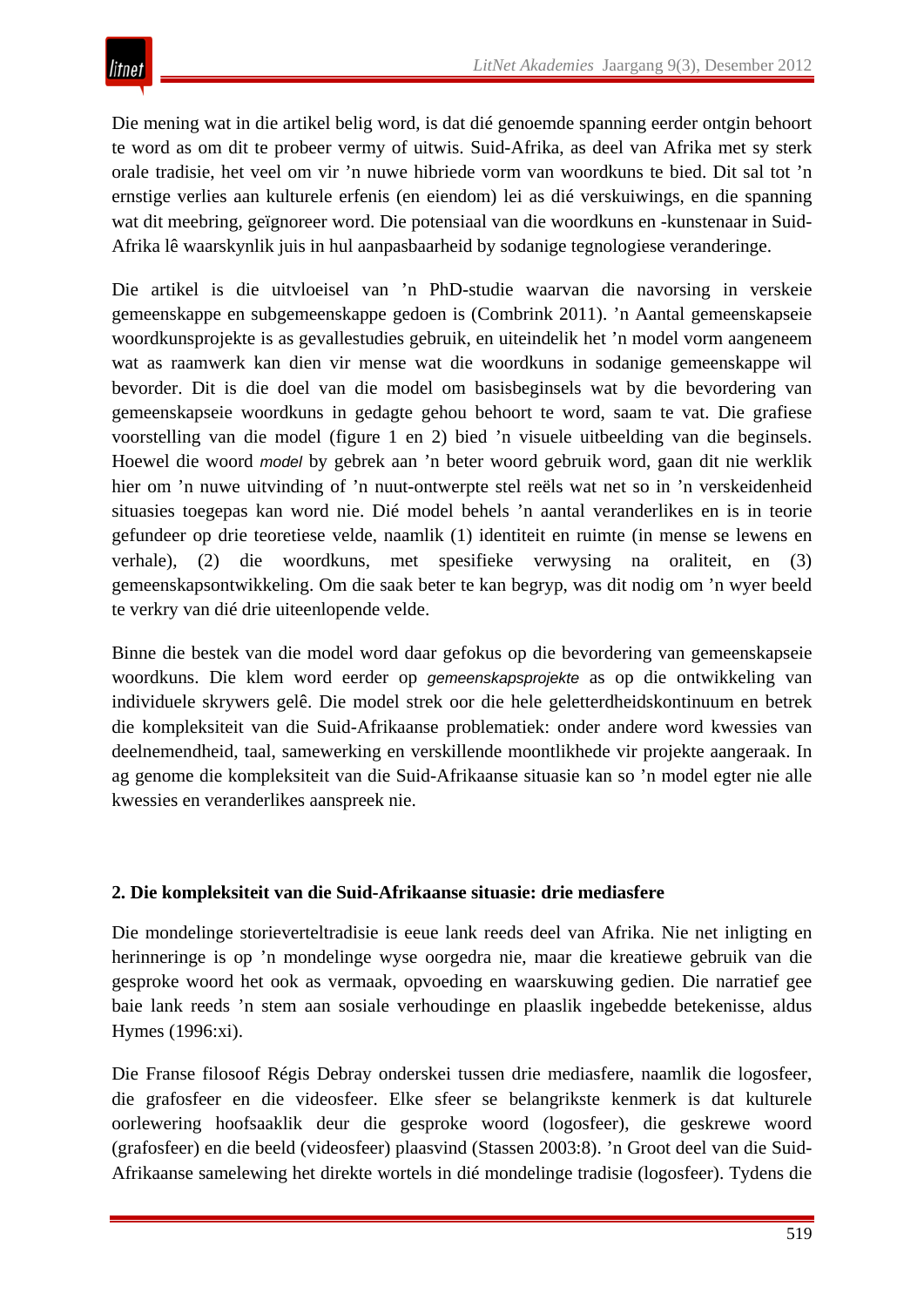koloniale era het die land 'n onderwysstelsel gekry; die inwoners van die land het toe na 'n geskrewe tradisie (grafosfeer) beweeg. Nie alle gemeenskappe en individue het egter die grafosfeer betree nie. Tot vandag is daar sekere individue wat slegs gedeeltelik die grafosfeer binnegegaan het (Stassen 2003:8). Namate die elektroniese media (televisie, radio, ensovoorts) 'n belangrike plek in die samelewing van die 20ste en 21ste eeue begin inneem het, het Suid-Afrikaners die videosfeer betree. Volgens Stassen (2003:8) het Suid-Afrika in wese net vanaf 1950 tot 1980 werklik in die grafosfeer geleef.

Ongelyke ontwikkeling op die gebiede van tegnologie en kommunikasie is deel van die kompleksiteit van die Suid-Afrikaanse samelewing. In sommige gevalle was dit juis die gebrek aan tegnologie wat tot swak sosiale toestande gelei het: onvoldoende onderwysgeleenthede het, onder andere, daartoe bygedra dat sekere individue en gemeenskappe sonder die kommunikasie-tegnologie van skrif en gedrukte media (die grafosfeer) moes klaarkom. Dié ongelykhede is deel van 'n komplekse situasie en kan byvoorbeeld nie in kategorieë van "voor 1994" en "na 1994" geplaas word nie. Die politieke konteks, asook die geografiese werklikheid en ekonomiese invloede wat in die land aan die werk was, moet in aanmerking geneem word. Infrastruktuur en tegnologie was vroeër nie vanselfsprekend in alle gemeenskappe nie. Elektrisiteit, asook televisie- en selfoonontvangs, was (en is steeds) nie oral in die land beskikbaar nie. Daar is vandag nog gemeenskappe waar ongelyke geleenthede tot geletterdheids- en ander agterstande lei.

Die meerderheid van die land se inwoners is egter volgens Stassen (2003:8) tans besig om direk vanaf die logo- na die videosfeer te beweeg. Die orale tradisie is in 'n groot mate aan die kwyn, of verander voor media soos die radio, televisie en in sommige gemeenskappe ook die internet. Die geskrewe woord het 'n aantal tegnologiese voordele meegebring, maar daarmee saam het die onderwaardering van die orale tradisie gekom (Kaschula en Mostert 2011:1). Hieruit het 'n nuwe orale tradisie egter ontwikkel, 'n sogenaamde sekondêre oraliteit (Ong 1982a) wat deur media soos die televisie en radio funksioneer. Volgens Kaschula en Mostert (2011:2) kan die term *technauriture* gebruik word om dié interaksie tussen primêre en sekondêre oraliteit en tegnologie te beskryf.

In Suid-Afrika heers daar komplekse intervlakke/raakvlakke tussen oraliteit en geletterdheid (Brown 1999:9). In een gemeenskap is dit byvoorbeeld moontlik om ongeletterdes te vind wat funksioneer in dieselfde gesinsopset as mense wat die internet daagliks gebruik. Daar het dus 'n sogenaamde *digital divide* tot stand gekom tussen verskillende generasies en gemeenskappe. Ongeletterdes kan egter wel selfoongeletterd wees, en so gebruik maak van 'n sekondêre orale tegnologie (al is dit byvoorbeeld nie vir hulle moontlik om sms-boodskappe te tik nie).

Dié intervlakke tussen oraliteit en geletterdheid bring egter mee dat tradisionele mondelinge *verhale*, wat, onder andere, 'n uitdrukking van die identiteit en ruimte van verskillende gemeenskappe in Suid-Afrika is, besig is om verlore te gaan (Rossouw 2001:26). In dié verband haal Stassen die spreekwoord aan wat sê dat elke keer wanneer 'n ou man in Afrika sterf, 'n hele biblioteek vernietig word (Stassen 2003:8). Waar mondelinge verhale wel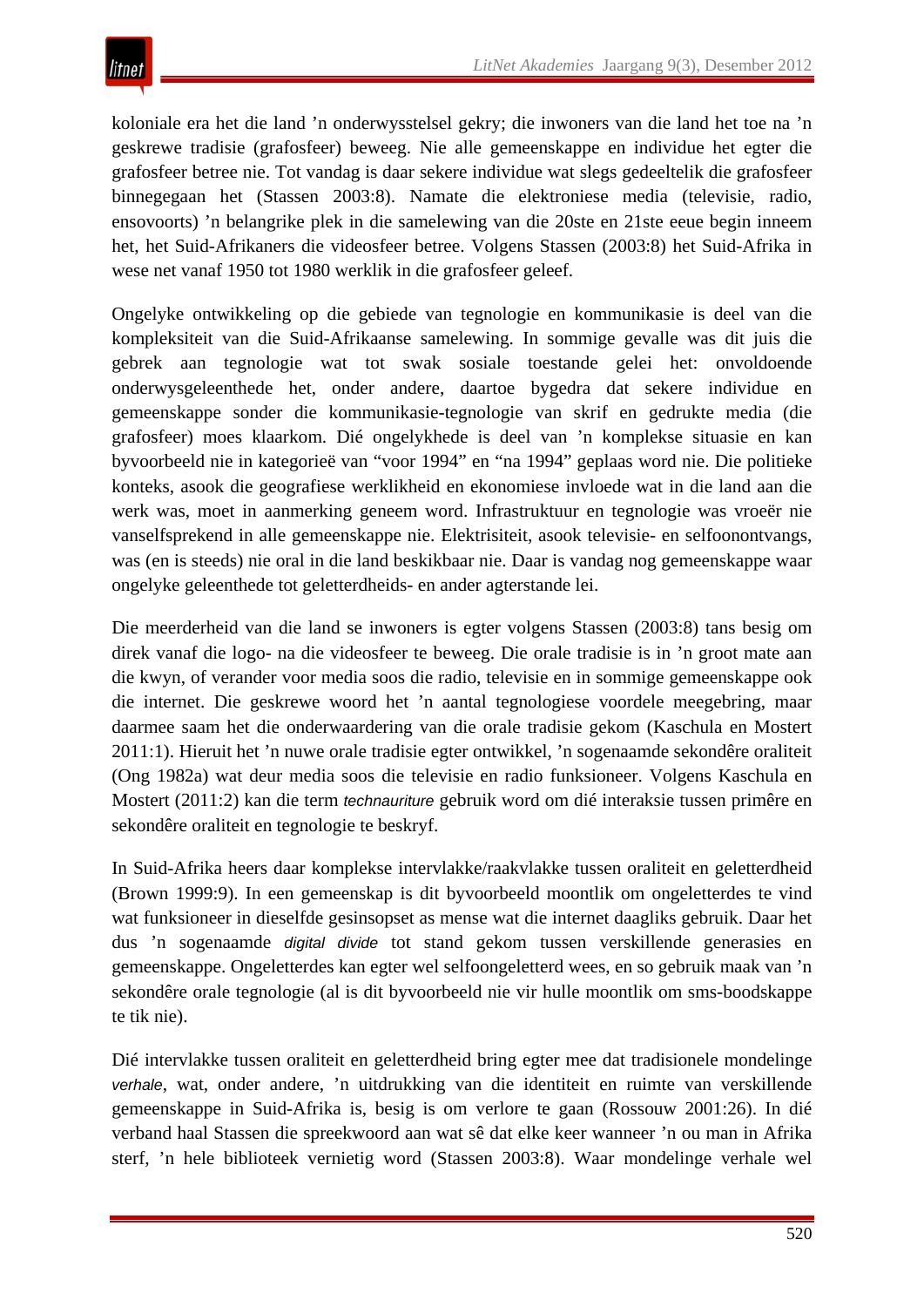behoue bly, word dit egter dikwels in ander vorme (byvoorbeeld skrif, oudiovisuele vorme) bewaar, en op dié manier word identiteite en ruimtes ook nuut "herskryf".

Waar gemeenskappe vroeër spontaan geleenthede geskep het om hul verhale met mekaar te deel (dit sluit in staaltjies van die dag, kennis en wysheid wat oorgedra is, kultuurverwante kennis, ensovoorts), gebeur dit vandag al hoe minder (Rossouw 2001:26). Daar is verskeie redes hiervoor. Die sterk invloed van die videosfeer en gepaardgaande tegnologiese vermaak, soos reeds genoem, maar ook die verbrokkeling van familie- en gemeenskapstrukture, is van die hoofredes.

Kenners vanuit 'n verskeidenheid velde, onder andere sosiologie, antropologie, letterkunde en sielkunde, stem saam dat dit 'n groot verlies sou wees indien gemeenskapseie verhale in Suid-Afrika heeltemal verlore sou gaan. Dié verlies sal waarskynlik veral te make hê met 'n stuk kultuurerfenis wat verlore gaan, asook waardevolle kennis oor gemeenskappe en idividue se identiteite en ruimtes (Brockmeier en Carbaugh 2001:1–3).

Gemeenskapseie narratiewe is nie net belangrik met betrekking tot volksverhale en mondelinge geskiedenis wat behoue moet bly nie. Vir die skryfkuns en die letterkunde lê die waarde daarvan ook in nuwe kreatiewe verhale wat "gekweek" en aangemoedig moet word – as uitbeelding van die ruimte en identiteit van gemeenskappe. Dié proses behels uiteraard die ontdekking en slyp/ontwikkeling van storievertel- en skryftalent.

## **3. Inisiatiewe ter bevordering van gemeenskapseie woordkuns**

Daar word vandag veel gedoen om die woordkuns in Suid-Afrika, met spesifieke verwysing na Afrikaans, te bevorder (Combrink 2011:143–63). Verskeie instansies en individue bemoei hulle op verskillende vlakke met die woordkuns. Vir sommige van die instansies is die bevordering van die woordkuns, die ontwikkeling van nuwe letterkunde en die bewaring van bestaande letterkunde 'n primêre taak, terwyl dit by ander 'n bonus is. Uitgewerye, universiteite, kultuurinstellings, biblioteke en skole is van die instellings waar die woordkuns 'n primêre of sekondêre fokuspunt is. Bykomend hiertoe is daar ook losstaande inisiatiewe en individue wat die woordkuns bevorder. By dié inisiatiewe word dus nie net aan dié in geletterde Afrikaanse gemeenskappe gedink nie, maar ook aan afgeleë bruin gemeenskappe, en ander taalgemeenskappe in die land.

Die volgende fokusse kan onderskei word (hetsy enkel of in kombinasie met mekaar):

- formele opleiding (byvoorbeeld graadkursusse)
- 'n algemene publieke fokus (byvoorbeeld skryfkompetisies en korttermynkursusse)
- 'n spesifieke gemeenskapsfokus (byvoorbeeld storievertel- en skryfprojekte in gemeenskappe).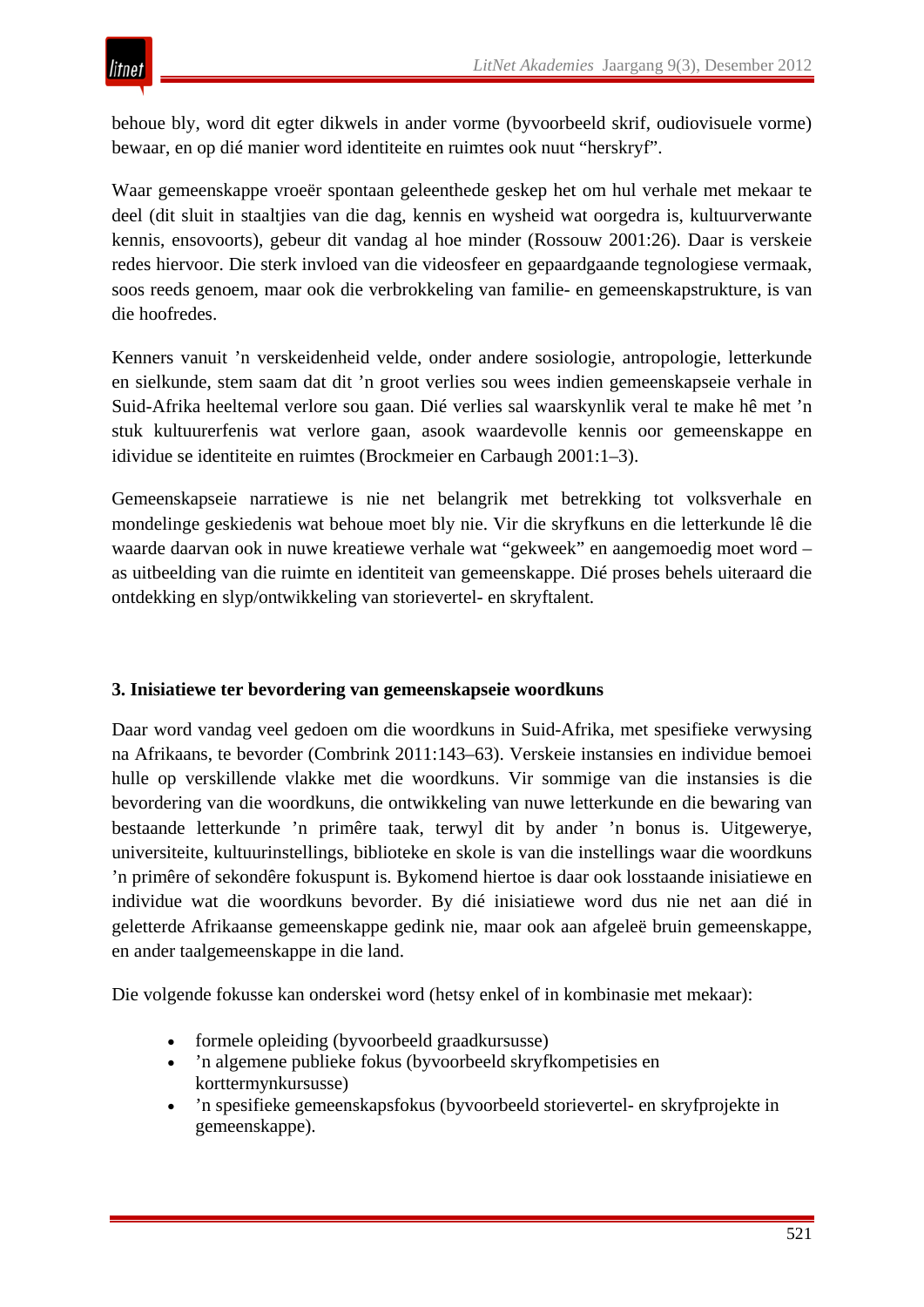Die kompleksiteit van die Suid-Afrikaanse situasie, veral met betrekking tot die taalverskeidenheid en die geletterdheidskontinuum in gemeenskappe, lei daartoe dat nie elkeen van bogenoemde fokuspunte vir al die segmente van die Suid-Afrikaanse samelewing toeganklik is, of deur hulle gebruik word nie. Formele opleiding by tersiêre instellings word byvoorbeeld uit die aard van die saak slegs aan ingeskrewe studente gebied. Korttermynskryfopleiding en skryfkompetisies is ook slegs vir geletterde individue (mense wat in die grafosfeer beweeg) beskikbaar. 'n Poging om die woordkuns meer toeganklik te maak is waarskynlik een rede waarom die gemeenskapsfokus by talle instansies aan die toeneem is.

Dié toenemende gemeenskapsfokus by instansies soos universiteite bring mee dat daar 'n behoefte aan navorsing oor die bevordering van gemeenskapseie woordkuns is, asook aan modelle waarvolgens sodanige projekte aangepak kan word. Dit is wat met hierdie artikel beoog word. Die gemeenskapsfokus sluit by implikasie aan by sienings oor die gemeenskap en gemeenskappe, en ideologiese aspekte soos gemeenskapsontwikkeling en benaderings (byvoorbeeld die deelnemende benadering).

'n Gemeenskap is 'n unieke lewende entiteit, en soos die mense wat deel vorm daarvan, verander dit voortdurend op fisiese en psigologiese vlak (Swanepoel 1992:11–3). Die gemeenskap staan ook in 'n deurlopende verhouding met individue, die omgewing en ander gemeenskappe. Volgens Swanepoel (1992:11) is *gemeenskap* egter 'n ontwykende term wat nie maklik omskryf kan word nie. 'n Gemeenskap kan verskillende betekenisse in verskillende kontekste hê. Dit is nie 'n maklik definieerbare, geïsoleerde, permanente entititeit, wat vir gemeenskapsontwikkeling genader en georganiseer kan word nie.

Grense tussen gemeenskappe is inderdaad vaag en deurlaatbaar. Swanepoel (1992:12) sê met ander woorde dat mens nie meer *gemeenskappe* binnekom nie, maar *gebiede wat deur mense bewoon word*. Die bewoonde gebied kan 'n wetlike entiteit of 'n geografiese eenheid wees, maar meestal maak die grootte daarvan dit onmoontlik om as eenheid binne gemeenskapsontwikkeling te funksioneer. Dit beteken dat 'n kleiner groepering binne dié groter gemeenskap vir gemeenskapsontwikkelingsdoeleindes geïdentifiseer moet word.

Wat word bedoel met die term *gemeenskapsontwikkeling*? 'n Terugblik oor die vorige eeu se sienings van gemeenskapsontwikkeling toon groot paradigmaskuiwe wat plaasgevind het vandat die konsep aanvanklik na vore gekom het. Net na die Tweede Wêreldoorlog was die neiging naamlik om onderontwikkelde lande veral op ekonomiese gebied te "moderniseer" en is ontwikkeling "van bo na onder" geïnisieer.

Gemeenskapsontwikkeling is as 'n "metode" gesien om sekere begeerde veranderinge in gemeenskappe teweeg te bring. Vandag word daar in ontwikkelingsdiskoerse baie klem op 'n deelnemende benadering tot gemeenskapsontwikkeling gelê. Dit is 'n meer prosesgedrewe benadering, waar gemeenskappe self inisiatief en besluite neem om doelstellings vir verandering in hul gemeenskap te formuleer. Binne die benadering bestaan daar ook 'n wye verskeidenheid sienings en perspektiewe, wat dikwels met mekaar oorvleuel (Roberts 1979:30).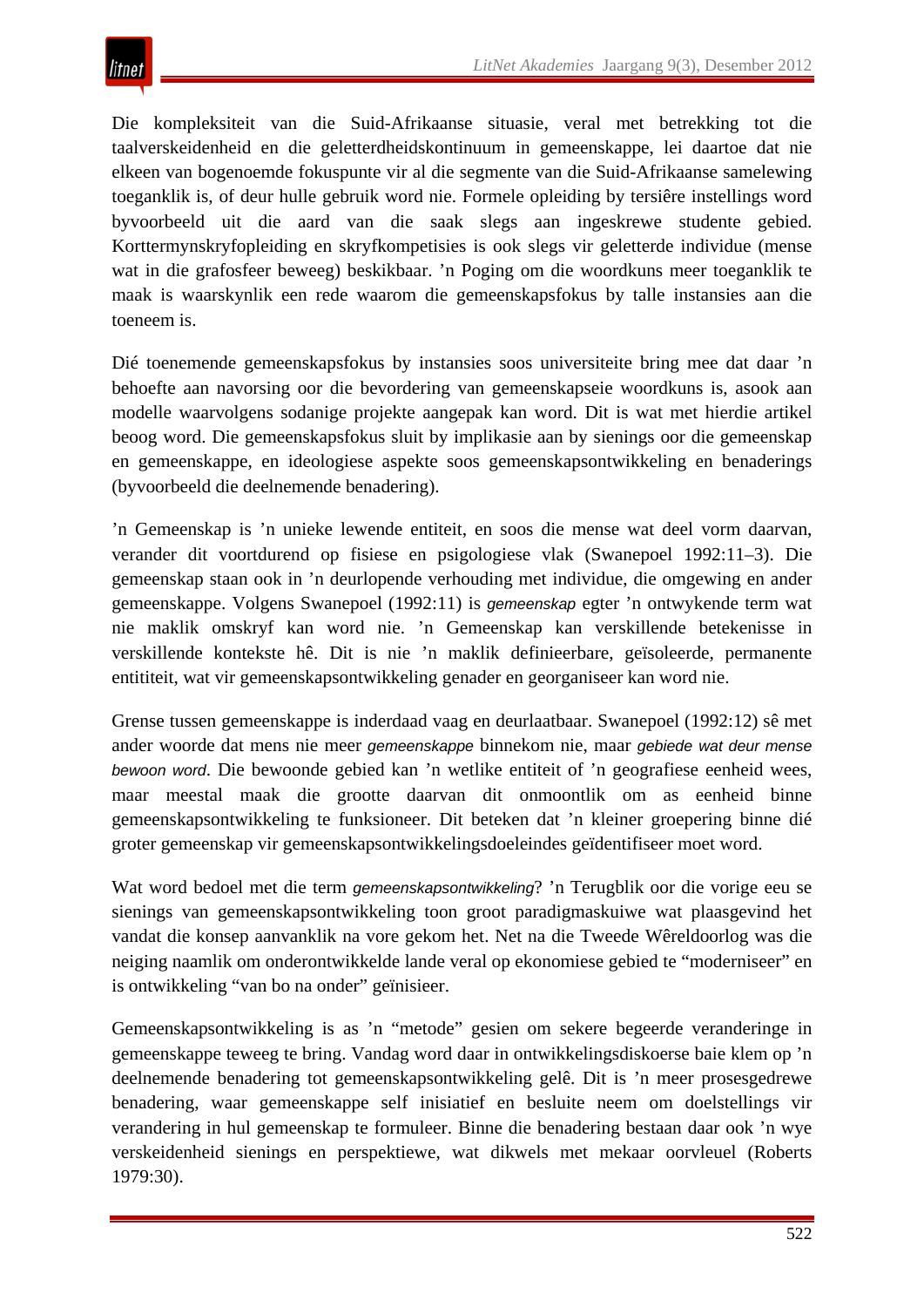

Dit is spesifiek dié gemeenskapsfokus waarop die model ook die klem plaas. 'n Grafiese voorstelling van die model word vervolgens gegee voordat dit uiteengesit word.



**Figuur 1. Loods van inisiatief/projek ter bevordering van gemeenskapseie woordkunsprojek (Klik hier om 'n groter weergawe van hierdie figuur te sien)**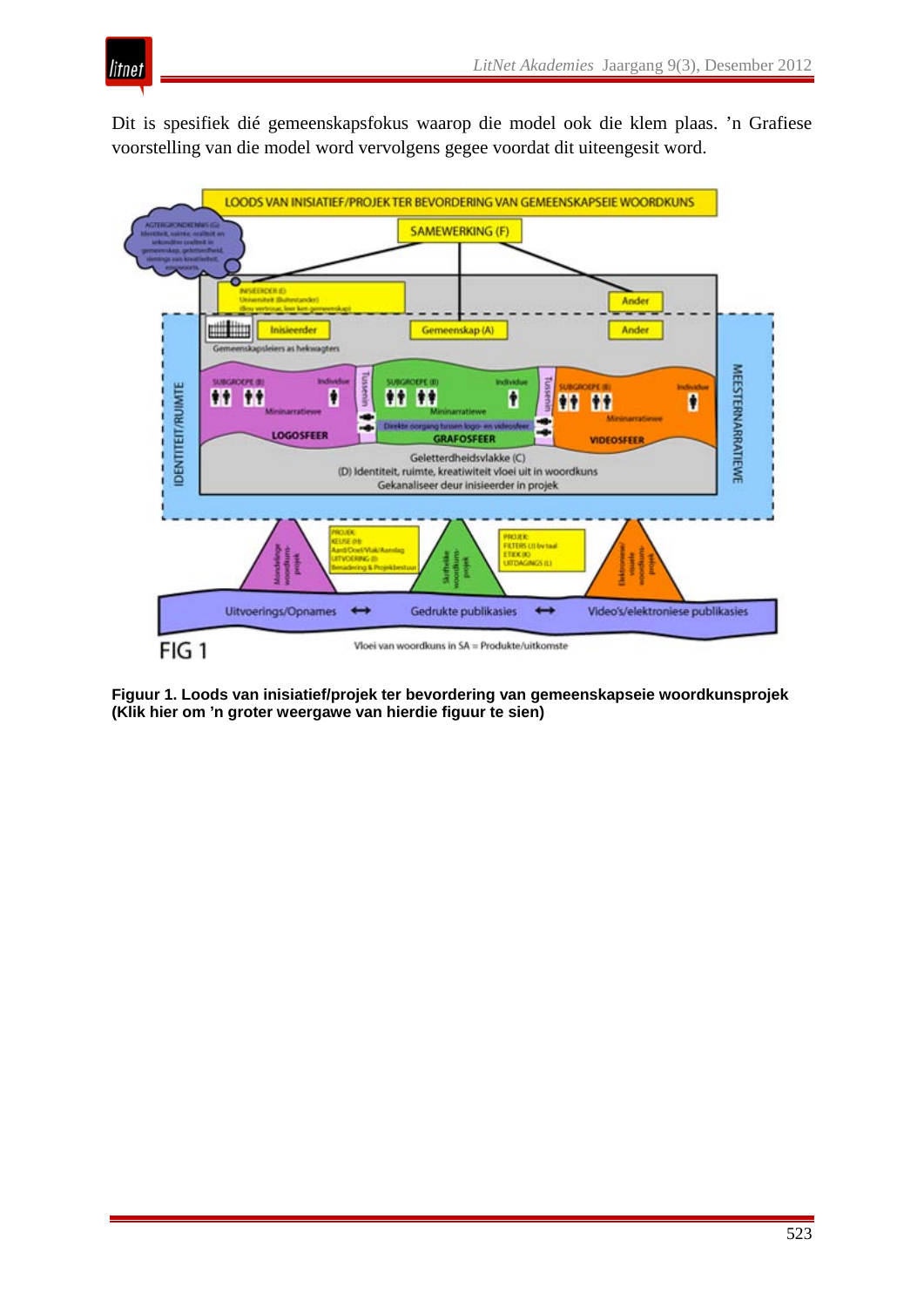



**Figuur 2. Loods van skriftelike projek ter bevordering van gemeenskapseie woordkuns (Klik hier om 'n groter weergawe van hierdie figuur te sien)**

#### **4. Oorsig oor model**

Die grafiese voorstelling van die model bestaan uit twee dele. Figuur 1 is 'n teoretiese model, terwyl figuur 2 'n praktiese toepassing is. In figuur 2 word 'n spesifieke woordkunsinisiatief in 'n spesifieke gemeenskap uitgebeeld. 'n Sekere teikengroep en fokus is gekies, asook 'n tipe projek en produk wat gelewer word.

Die elemente waaruit die model bestaan (soos uitgebeeld in beide figuur 1 en figuur 2), is:

- A. 'n Gemeenskap bestaande uit individue wat in verhouding tot hulself en ander staan.
- B. Verskillende subgroepe in die gemeenskap (byvoorbeeld mans, vrouens en bejaardes).
- C. Verskillende geletterdheidsvlakke, wat ook soms kan oorvleuel.
- D. Die identiteit, ruimte en kreatiwiteit in die gemeenskap wat onder andere in kunsvorme soos woordkuns, uitgedruk word. Dit bied potensiaal om as woordkunsprojekte gekanaliseer te word.
- E. Die inisieerder van 'n gemeenskapseie woordkunsprojek.
- F. Samewerking/vennootskappe.
- G. Noodsaaklike agtergrondkennis.
- H. Keuses wat voor en tydens die aanpak van die projek deur die projekinisieerder gemaak word.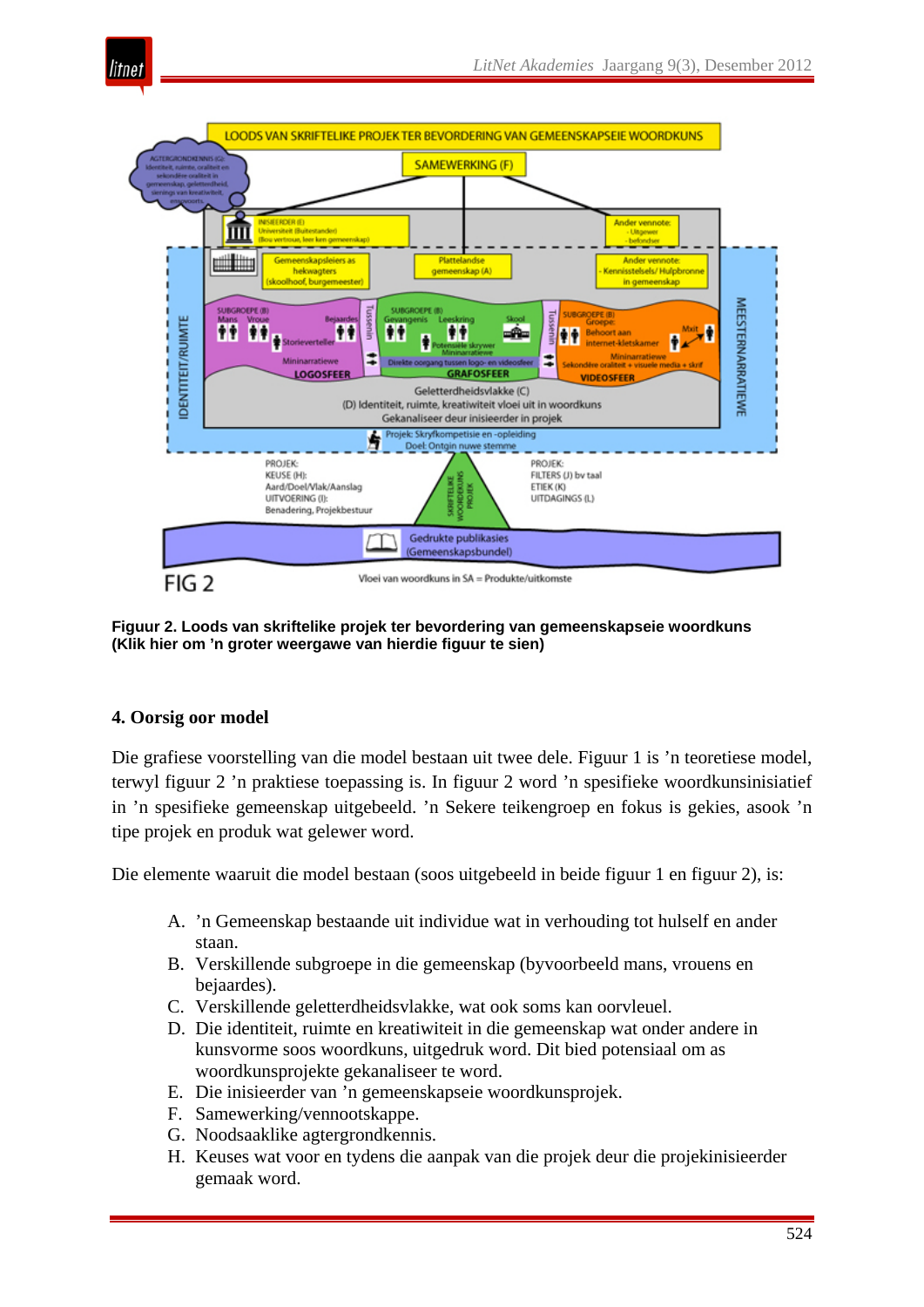

- I. Uitvoering van die projek.
- J. Filters.
- K. Etiese aspekte.
- L. Uitdagings.

Bogenoemde elemente word nou in meer besonderhede bespreek. Daar sal telkens na die twee figure verwys word.

#### **5. Die gemeenskap (A)**

Mense staan in verhouding met hulleself en met ander. Deur hulle verhoudings met ander bevind hulle hulle in gemeenskappe. As individue is mense voortdurend besig om sin te gee aan hulle lewens en om vorm te gee aan hul identiteite. Hul fisiese en sosiale ruimtes vorm deel van dié identiteite.

Die gemeenskappe waarin individue in die land leef, vorm deel van 'n komplekse Suid-Afrikaanse samelewing. Elke gemeenskap is uniek en anders as die vorige een saamgestel. In die artikel word gepoog om 'n beeld te bied van dié kompleksiteit deur te kyk na projekte in gemeenskappe wat nie homogeen is nie. In die toepassing (figuur 2) word 'n hipotetiese plattelandse gemeenskap in Suid-Afrika gebruik waarin inwoners op verskillende vlakke van die geletterdheidskontinuum is. Nie alle gemeenskappe lyk natuurlik so nie, aangesien sommige gemeenskappe hoofsaaklik in die grafosfeer funksioneer. In elke gemeenskap in die land kan daar egter verskillende subgroepe onderskei word (figuur 2 B), byvoorbeeld mans, vroue, volwassenes, kinders, adolessente, bejaardes. In die meeste gemeenskappe maak die vlakke van geletterdheid ook 'n onderskeid tussen die inwoners en plaas dit hulle in die logo-, grafo- of videosfeer (figuur 1 C en 2 C). Daar is ook soms mense wat tussen twee sfere beweeg (figuur 1 C en 2 C). 'n Persoon wat byvoorbeeld halfgeletterd is, steun grootliks op die mondelinge tradisie (logosfeer) vir inligting, vermaak en opvoeding, hoewel die skriftelike tradisie (grafosfeer) ook 'n rol in die persoon se lewe speel. So 'n persoon beweeg dan as 't ware in 'n "tussensone", op die intervlak tussen die logo- en grafosfeer (Finnegan 1988:143; Ong 1982a en 1982b; Loubser 2002:34).

Binne elkeen van die segmente (logo-, grafo- en videosfeer) en subgroepe word 'n verskeidenheid mininarratiewe gevind (Combrink 2005:75). In die gemeenskap deel mense staaltjies van die dag, lewensverhale en kultuurerfenis soos mites en legendes met mekaar. Dit staan teenoor die meesternarratiewe waardeur die gemeenskap en die samelewing beïnvloed word (Klages, aangehaal deur Nieman 2003:12). Een so 'n meesternarratief is waarskynlik die gemeenskap se siening van hoe kreatiwiteit en kreatiewe prosesse werk (Amabile 1996; Sawyer 2006). Gemeenskappe kan byvoorbeeld 'n meer individualistiese konsep of 'n groepsbeskouing van kreatiwiteit hê. Hoe dit ook al sy, die identiteit en ruimtes van gemeenskappe kom dikwels tot uiting in kreatiewe praktyke soos die woordkuns, hetsy mondeling of geskrewe (afhangende van die sfeer – logo-, grafo- of videosfeer – waarbinne gefunksioneer word).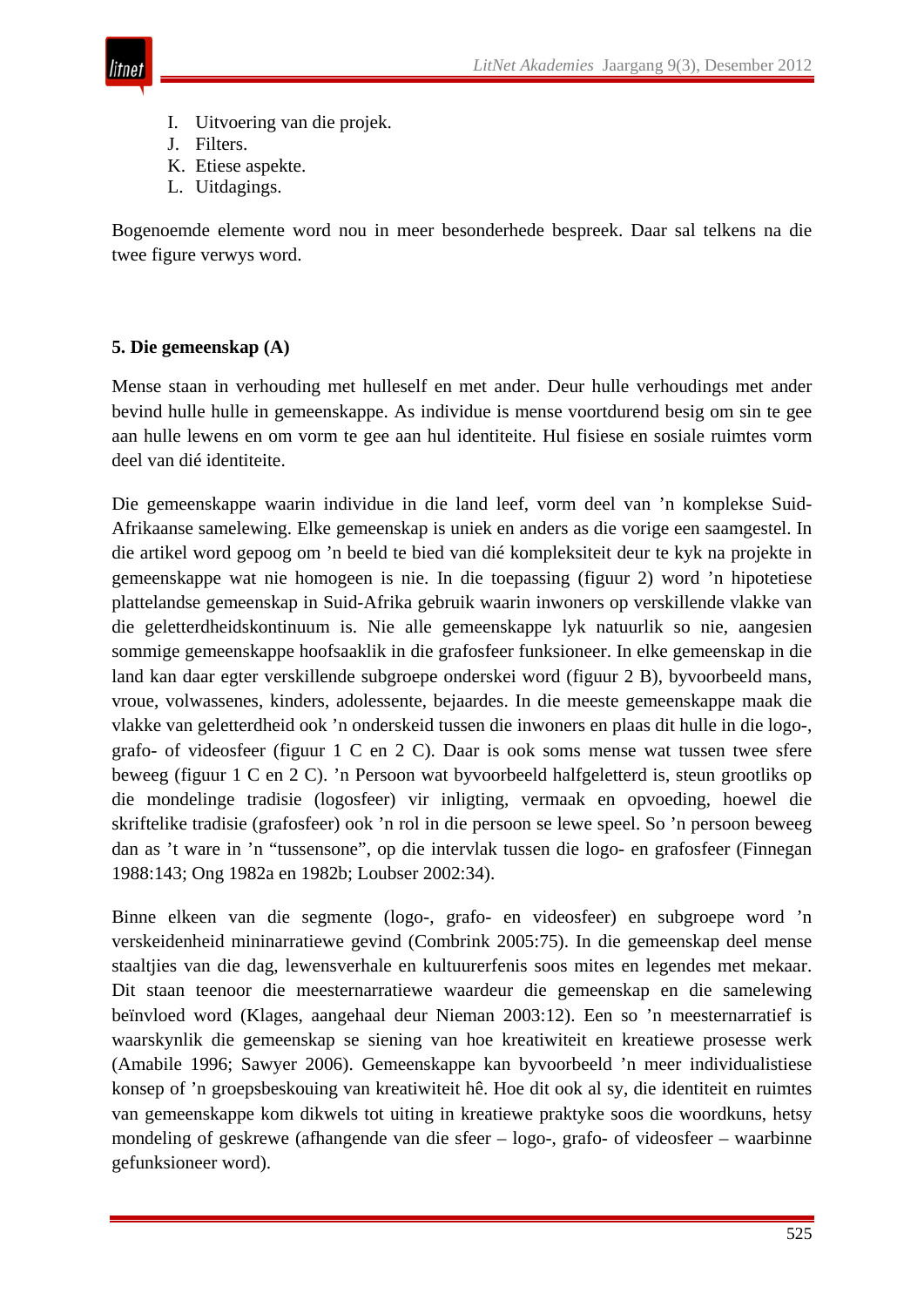## **6. Inisieerder (E)**

In elke gemeenskap is daar 'n behoefte of potensiaal ten opsigte van die woordkuns wat raakgesien behoort te word. Dié kreatiewe talent wat in die gemeenskap bestaan en wat uitvloei in woordkuns, kan moontlik raakgesien word deur 'n persoon in die gemeenskap (byvoorbeeld 'n gemeenskapsleier, of 'n instansie soos 'n skool of kerk). Woordkunsprojekte kan ook van buite geïnisieer word deur organisasies/individue wat hulle vir die bevordering van die woordkuns beywer, soos skrywers, uitgewerye, universiteite, sentrums, skole, ensovoorts (figuur 1 E). Wanneer die bevordering van die woordkuns genoem word, kan dit op 'n wye spektrum inisiatiewe betrekking hê. Sodanige inisiatiewe kan deur 'n instansie soos 'n uitgewery geloods word en kan spesifiek op die geletterde individu met skryftalent fokus. Voorbeelde is skryfkompetisies soos die Sanlamprys vir Jeuglektuur en die Maskew Miller Longman-kompetisie. Daar is ook gemeenskapspublikasieprojekte soos die Centre of the Book se Community Publishing Project of mentorskapprogramme, die Timbila Poetry Project en die Noordwes-Universiteit se *Ons eie stories: Boeke uit die gemeenskap*-projekte. Inisiatiewe kan ook ongeletterde individue teiken wat byvoorbeeld aan 'n storievertelprojek deelneem. In dié verband kan gedink word aan RSG en die ATKV streekstorievertelprojek, uitgevoer onder leiding van Elias Nel. Soos genoem, word daar in die model spesifiek op gemeenskapsprojekte en die aspekte daaraan verbonde gefokus. Daar word nie soseer aandag aan die ontwikkeling van skryftalent van geletterde individue geskenk nie, hoewel dit uit genoemde projekte kan vloei. Geen projek word hier in besonderhede bespreek nie: die artikel bespreek die breër aspekte van gemeenskapseie woordkuns, eerder as gevallestudies.

Vir die doel van die model word die *buitestander* as inisieerder gebruik (figuur 2 E). Die persoon kan 'n individu wees wat op eie inisiatief 'n projek wil loods, of kan deel van 'n instansie soos 'n universiteit wees. Die inisiatief kan ook 'n gesamentlike poging (tussen organisasies of met inisieerders vanuit die gemeenskap) wees, soos in die geval van die *Ons eie stories: Boeke uit die gemeenskap*-projek op Rysmierbult wat deur die Vakgroep Skryfkuns van die Noordwes-Universiteit in samewerking met Gesondheidswetenskappe se FLAGH-projek geloods is.

Vennootskappe kan 'n rol speel in gemeenskapsprojekte (figuur 1 F en 2 F). Samewerking met ander persone en organisasies beïnvloed projekte op verskeie vlakke. Daar is dikwels verskillende stelle verwagtinge binne 'n projek. Die opdraggewer (byvoorbeeld 'n uitgewer) het 'n verwagting van die doelwitte, aard en uitkomste van die projek, terwyl die aanbieders, organiseerders, gemeenskap, of individu wie se talent ontwikkel word, ander verwagtinge kan koester. Vennootskappe bring voordele, maar ook komplikasies, mee.

Die projekleier wil in samewerking met die projekspan en gemeenskap die kreatiwiteit (woordkuns) in die gemeenskap in 'n sekere rigting stuur. 'n Gemeenskapseie woordkunsprojek is 'n wyse waarop die potensiaal van die deelnemers gekanaliseer kan word (figuur 1 D en 2 D). Die rigting wat die projek aanneem, en die uiteindelike uitkoms van die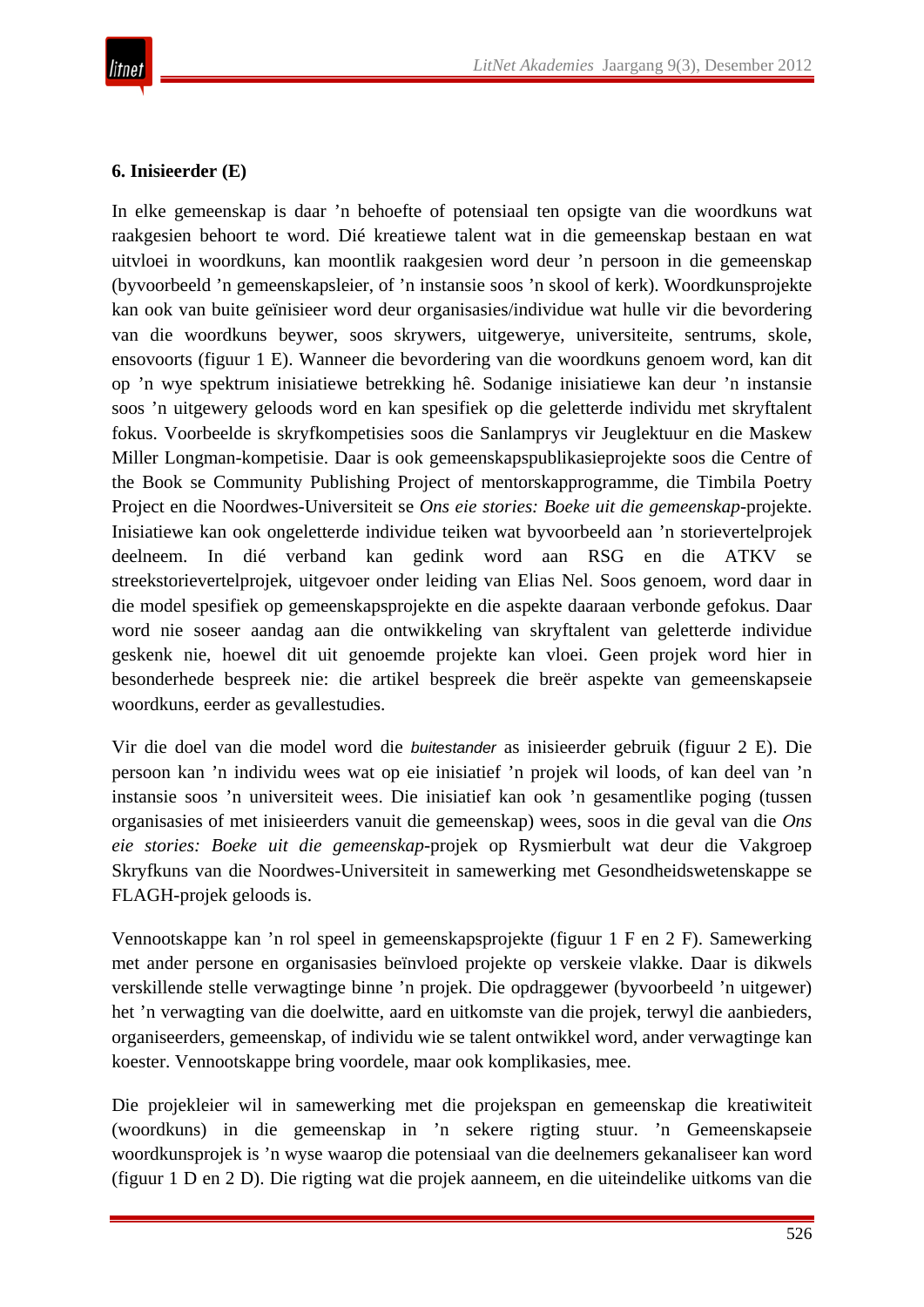projek, word deur verskeie faktore bepaal. Dié tipe projekte kan met 'n "kies jou eie avontuur"-boek vergelyk word. In die loop van die proses word daar deurlopend keuses gemaak wat die projek beïnvloed (figuur 1 H en 2 H). Elke projek lyk anders, aangesien daar veranderlikes in elke gemeenskap is wat daarop inspeel. Geen projek kan gedupliseer word nie.

Die projekleier, wat as buitestander na die gemeenskap kom, word nou deel van 'n proses om die identiteit en ruimte van die gemeenskap goed te leer ken. Dit vorm deel van sy/haar agtergrondkennis (figuur 1 G en 2 G). Beginsels uit veral drie teoretiese velde, naamlik identiteit en ruimte, die woordkuns en gemeenskapsontwikkeling, kan in gedagte gehou word by die insiatief vir gemeenskapseie woordkunsprojekte. Die logo-, grafo- en videosfere speel 'n belangrike rol in mense se denkwyses en vaardigheidsvlakke. Sienings van kreatiwiteit, identiteit en ruimte en sekondêre oraliteit kan nie in dié projekte buite rekening gelaat word nie.

# **7. Agtergrondkennis (G)**

Die inisieerder behoort oor agtergrondkennis ten opsigte van die teikengroep se identiteit en ruimte (ook narratiewe identiteit), die mate en invloed van oraliteit in die gemeenskap, geletterdheid en sekondêre oraliteit in die gemeenskap te beskik. Hy/sy moet die spesifieke omstandighede van die betrokke teikengroep verstaan en in ag neem, en ook van die gemeenskap se sienings van kreatiwiteit, asook van die invloed van ander meesternarratiewe, bewus wees.

# *7.1 Identiteit en ruimte*

Vir die persoon wat as buitestander 'n projek in 'n gemeenskap inisieer, is dit belangrik om die individuele en kollektiewe identiteit en ruimte(s) in gemeenskappe in ag te neem. Die soeke wat elke individu na sin en betekenis het, is 'n goeie beginpunt om begrip te kry vir die identiteit van 'n gemeenskap (Johnstone 1991:126; Brockmeier en Carbaugh 2001:vii; Brooke 2003:70). Enigiemand wat op die deel van verhale in gemeenskappe wil fokus, besef waarskynlik dat gemeenskappe en individue se identiteit uitdrukking in narratiewe vind (Bruner 1990:111; Jackson 2007:8). Sodanige narratiewe kan as "stem" vir individue en gemeenskappe dien, veral in gemeenskappe waar stemme nie gehoor word nie. Daar behoort by die inisieerder 'n bewustheid te wees dat dié narratiewe uitdrukkings van sin en betekenis is, 'n manier waarop individue sin kan maak van die werklikheid. Deur die skep van tekste word tekenstelsels geskep waardeur betekenis tot stand kom. Dit sluit in visuele, ouditiewe en driedimensionele tekenstelsels, soos fisiese aktiwiteite, artefakte van herinnering, sosiale rituele en ander kulturele fenomene (Brockmeier en Carbaugh 2001:4).

Waar 'n projek om gemeenskapseie woordkuns en verhale wentel, kan die rol van die gemeenskap as sosiale konteks in die konstruering van identiteit ook nie uit die oog verloor word nie. Die verhale wat mense met mekaar deel, is altyd deel van so 'n sosiale, politiese en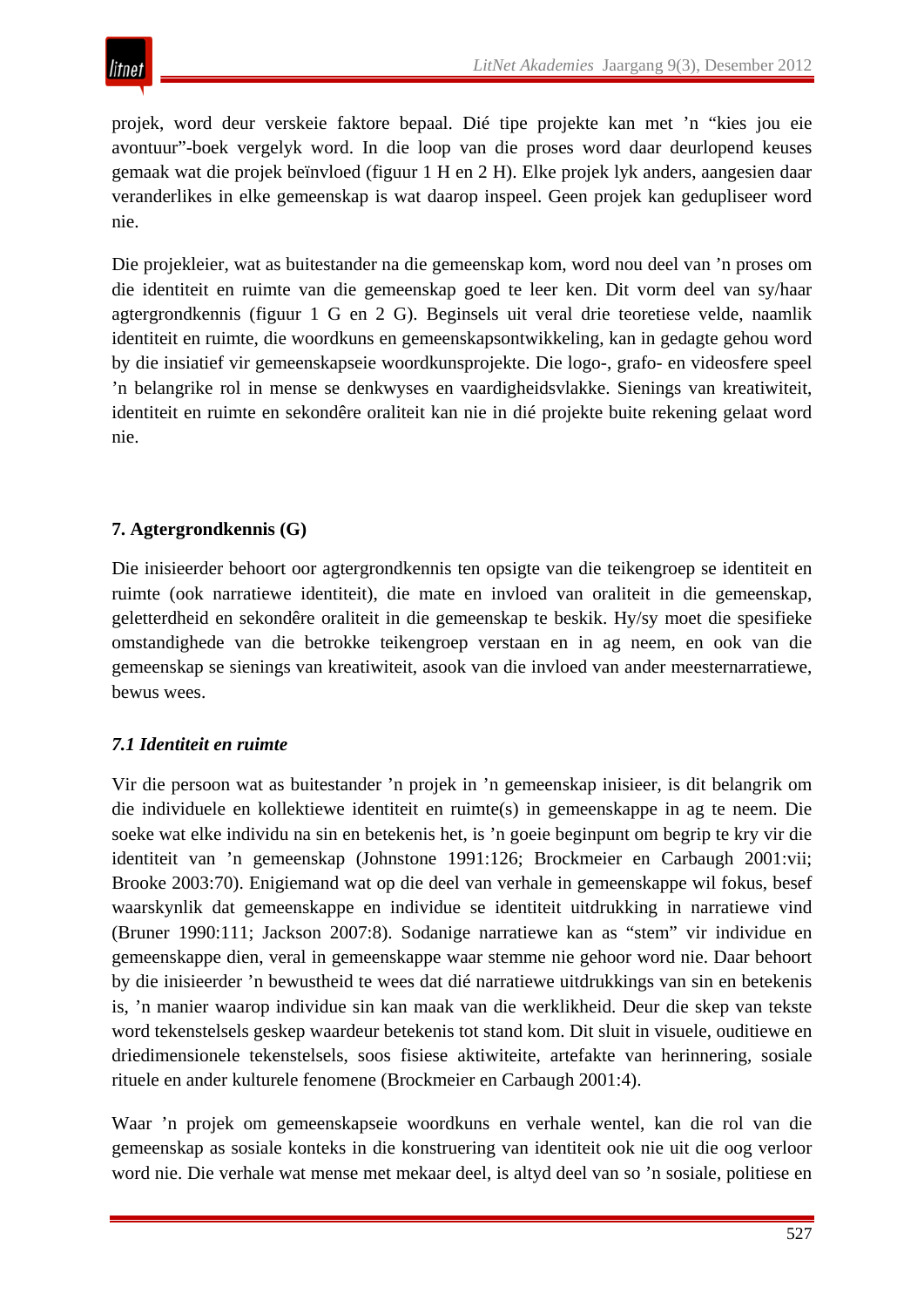

ekonomiese konteks (Jackson 2007:11; Cavallaro 2001:xiii). Veral in gemeenskappe in Afrika (en ander groepsgeoriënteerde wêrelddele, soos Suid-Amerika) is die deel van verhale 'n belangrike deel van die sosiale konteks. Hiermee saam kan die rol van kultuur (helde, simbole, waardes, praktyke) nie onderskat word nie (Hofstede 1991:4–7). In gemeenskapseie woordkunsprojekte word die geleentheid geskep vir mense om hulle identiteit op kultuureie wyse uit te druk. Die verskillende ruimtes waarbinne die individu in sy gemeenskap leef, moet in gedagte gehou word, asook die wyse waarop die ruimte(s) waarbinne hy/sy leef, in die woordkuns neerslag vind.

Verdere kennis oor identiteit wat die inisieerder in gedagte behoort te hou, is die volgende:

- Die belang van gemeenskapseie verhale vir die *self*, vir eie vorming en uitdrukking van identiteit, maar ook vir die *ander*, vorm 'n dubbele diskoers (Hall 2000:48).
- Daar is verskillende tipes narratiewe: lewens is narratiewe, maar daar is ook onthoude en nuutgeskepte narratiewe.
- Narratiewe het dus oor die algemeen twee vorme: daar is "natuurlike narratiewe" wat die normatiewe struktuur van kultuur instandhou (dien as opvoeding en waarskuwing en om die bestaande norme en konvensies te bevestig), en narratiewe wat ten doel het om dit wat anders en nuut is, te verduidelik. Laasgenoemde kan ook nuwe, kreatiewe verhale wees.
- Verhale beeld ruimtes en identiteite van 'n diverse Suid-Afrikaanse samelewing uit.
- Verhale dien as optekening van die geskiedenis en uitbeelding van die hede, maar ook as verbeelding van die toekoms. Dit bied inspirasie en hoop en gee vir mense 'n skakel met hulle konteks. Sodoende help dit om mense te bemagtig – as individue en ook kollektief.
- Daar is 'n verskil tussen historie en storie. Historie (geskiedenis) omvat die kultuurskat en -erfenis van 'n gemeenskap en fokus dikwels op die feitelike; dit kan ook in die vorm van mondelinge verhale weergegee word. Stories is fiktiewe verhale, wat gewoonlik rondom die mitiese, of sprokies, gaan.
- Verhale bind mense in gemeenskappe en wêreldwyd saam.

Daar is ook meesternarratiewe en akademiese diskoerse wat op die inisieerder se kennis van gemeenskappe se identiteit en ruimte inspeel (Cavallaro 2001:xiii). Die denkrigtings, ideologieë en debatte wat aan die orde van die dag is op politiese, ekonomiese, akademiese en ander terreine, moet voor oë gehou word. Wat postkoloniale diskoerse van identiteit aanbetref, kan kwessies soos hibriditeit, liminaliteit, grense, marginaliteit, globalisering, die Westerse siening van die narratief en ontwikkelingsdiskoerse as agtergrondkennis dien**.**

## *7.2 Oraliteit en sekondêre oraliteit*

In Suid-Afrika is dit moontlik dat projekinisieerders ook te doen sal kry met gemeenskappe waar die mondelinge tradisie steeds 'n belangrike rol speel. Daarom is dit belangrik om ook oor agtergrondkennis van dié aspek te beskik voordat woordkunsprojekte in sodanige gemeenskappe aangepak word.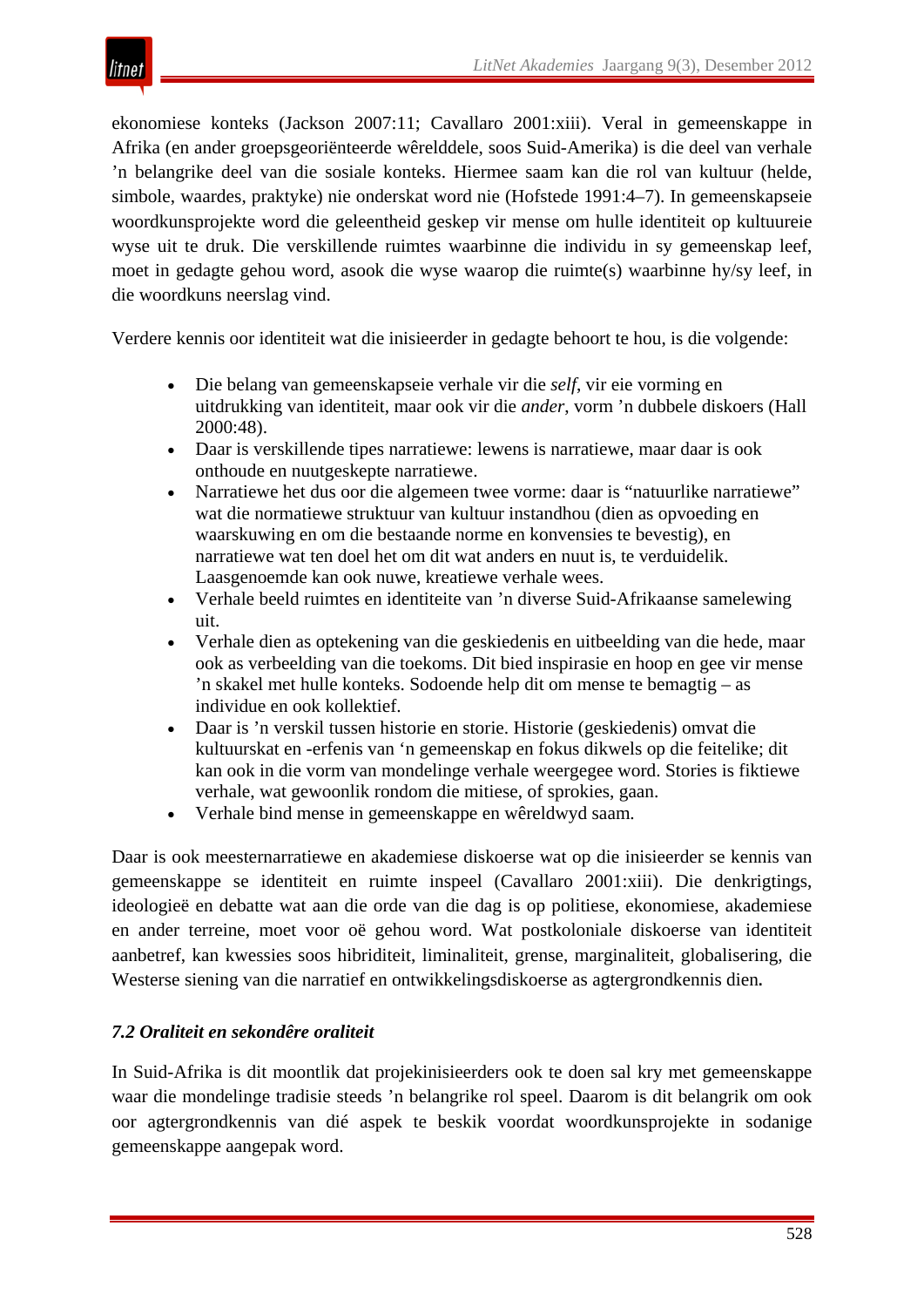Projekinisieerders behoort bewus te wees daarvan dat mense verhale om verskillende redes vertel, byvoorbeeld om die waarde van hul eie lewens te bevestig, of as vorm van vermaak, inligting en opvoeding. Mense deel ook bloot stories omdat dit deel van die menslike aard is. Literatuur behoort as komponent van kultuur gesien te word – dit word nie in 'n vakuum nie, maar binne 'n sosiale konteks, geskep.

In baie Suid-Afrikaanse gemeenskappe is daar, soos genoem, sprake van 'n geletterdheidskontinuum, waar segmente van die gemeenskap ongeletterd is en in 'n mondelinge kultuur funksioneer, terwyl ander dele van dieselfde gemeenskap gedeeltelik en volledig geletterd is (Stassen 2003:8). Die kwessie van sekondêre oraliteit kan ook nie buite rekening gelaat kan word nie. Daar is komplekse intervlakke tussen oraliteit en skrif (byvoorbeeld waar mondelinge verhale neergeskryf word). Dit kom steeds uit die mondelinge tradisie, maar word nou deur 'n ander "modus" of vorm oorgedra (Ong 1982a; Kaschula 2001:xii). Die spanning tussen die orale, skriftelike en sekondêre orale tradisie wat in baie gemeenskappe heers, behoort ontgin te word. Die potensiaal van die woordkuns en kunstenaar in Suid-Afrika lê juis in die aanpasbaarheid by tegnologiese veranderinge. Die projekinisieerder behoort hom of haar af te vra wat die implikasies van die verskuiwing vanaf die orale na diegeskrewe en van die orale na die ouditiewe (in die sin van ouditiewe tegnologie soos die radio) of omgekeerd is, asook hoe dié verskuiwing ten beste in projekte aangewend kan word (Khamis 2005:203–18; Ahmad 2005:219–31). Die spanning tussen die mondelinge, skriftelike en sekondêre orale tradisie behoort in gedagte gehou te word. Storievertel-aktiwiteite of sms-stories kan byvoorbeeld in projekte ingebou word om dié spanning te ontgin en te benut.

Geletterdheid is in Suid-Afrika verweef met 'n aantal komplekse kwessies. In hierdie verband behoort die projekinisieerder dan ook in gedagte te hou dat nie net Westerse konsepte van geletterdheid geld nie (Pattison, aangehaal deur Harris 2002:37; Maser 1997:207–40). Inheemse kennis is ook 'n vorm van geletterdheid (Cloete 2000:207).

Waar primêre oraliteit ter sprake is, is daar sekere faktore wat van belang is, naamlik:

- Oraliteit is multidimensioneel, vlugtig en kan nie vasgevang word nie (Dauphin-Tintaurier, aangehaal deur Furniss 2005:275).
- Dit is ook sosiaal en kontekstueel ingebed (Dundes, aangehaal deur Opland 1992:321; Bukenya 1994:2).
- By oraliteit moet die konteks, gehoor en uitvoeringsaard van die teks in gedagte gehou word.
- Die projekspan kan hulle ook afvra wat presies die teks ten opsigte van publikasie vra. Daar is veel meer moontlikhede as slegs die gedrukte vorm. Hoe sal die spesifieke teks tot sy reg kom?
- Nietasbare en tasbare vorme van herinnering as kulturele erfenis behoort ook in gedagte gehou te word. Tasbare vorme is byvoorbeeld die gebruik van pottebakkery en krale- of borduurwerk om tradisionele verhale te vertel. Nietasbare herinnering kan byvoorbeeld drome en rituele insluit (Climo en Catell 2002:18; Malungane en Krige 2004:150; Boyce Davies 1996:15).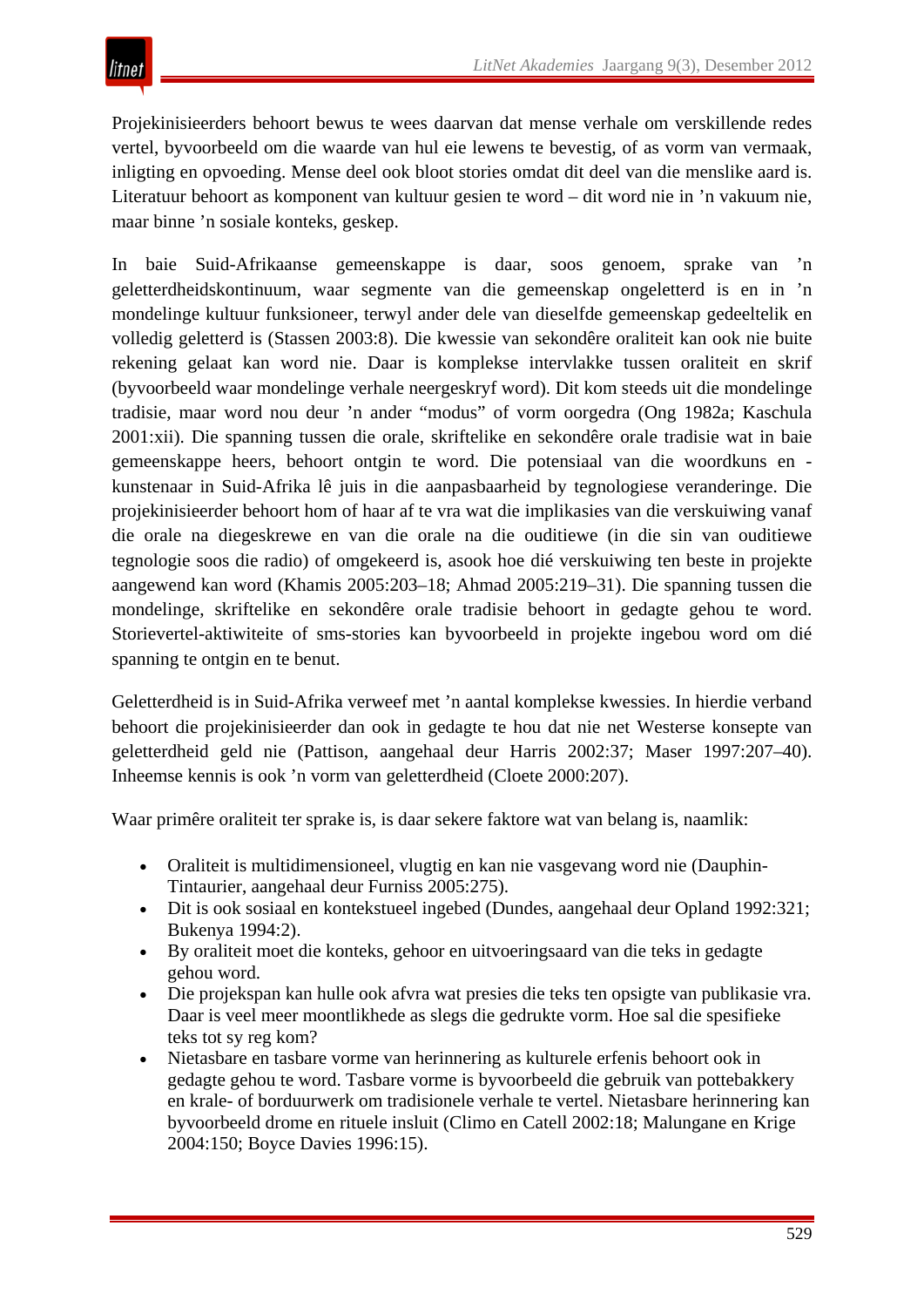• Mondelinge woordkunsprojekte kan oor herinnering, kulturele nalatenskap/erfenis, mondelinge geskiedenis, mondelinge tradisie, oratuur, ensovoorts handel.

# *7.3 Kreatiwiteit*

Wanneer gemeenskapseie woordkunsprojekte geïnisieer word, behoort nie net die individuele konsep van kreatiwiteit in ag geneem te word nie, maar ook die gemeenskap se eie siening. Daar behoort dus ook, waar van toepassing, na groepskreatiwiteit en uitvoerende kreatiwiteit (*performance creativity)* gekyk te word (Sawyer 2006:7)*.* Domeinverwante kennis (ook inheemse kennis) is baie belangrik en behoort in die ontginning van die gemeenskap se verhale gebruik te word (Amabile 1996:33). In dieselfde sin as waar literatuur tot stand kom, behoort die inisieerder van die projek ook te onthou dat kreatiwiteit oor die algemeen eweneens nie in in 'n vakuum gebeur nie, maar deel van 'n sosiale konteks is (Sawyer 2006:28).

## **8. Keuses wat die rigting en aard van die projek bepaal (H)**

Met die agtergrond van die gemeenskap, hul identiteit en ruimte voor oë, kom die insieerder van 'n woordkunsprojek dan voor sekere keuses te staan. Hy/sy moet besluite neem betreffende die teikengroep van die projek/inisiatief; die doel daarvan; die aard en invloed van die projek; tot op watter vlak die projek gevoer gaan word; die aanslag waarmee dit aangepak gaan word; en die verwagte produk of uitkomste. Dié keuses word nou bespreek.

## *8.1 Teikengroep*

Die eerste besluit wat deur die iniseerder geneem moet word, is ten opsigte van die teikengroep. Die eerste fase van die besluit, naamlik in watter gemeenskap die projek uitgevoer gaan word, is dikwels reeds teen die tyd dat die inisiatief van stapel gestuur word, geneem. Die publikasie *Sonvangers* (Gilfillan en Collen 2009) is byvoorbeeld die uitvloeisel van 'n projek wat in 'n tehuis vir gestremdes in Wellington uitgevoer is. Daar is vooraf besluit wie die teikengroep sou wees. In ander gevalle word daar eers besluit om 'n woordkunsverwante projek/inisiatief te loods voordat daar na geskikte teikengemeenskappe gekyk word.

Die inisieerder moet nou 'n tweede vlak van besluite oor die teikengroep neem, naamlik of die hele gemeenskap by die inisiatief betrek gaan word, of slegs 'n sekere segment, byvoorbeeld volwassenes, mans, vroue, jeug of bejaardes. Dit hang natuurlik ook van die grootte en samestelling van die gemeenskap af. Die projek kan ook een of meer georganiseerde groep in die gemeenskap teiken, soos 'n hospitium of kerkgroep. In beide die *Ons eie stories: Boeke uit die gemeenskap*-projekte (Promosa en Rysmierbult) is verskeie segmente van die gemeenskap by kleiner subprojekte betrek.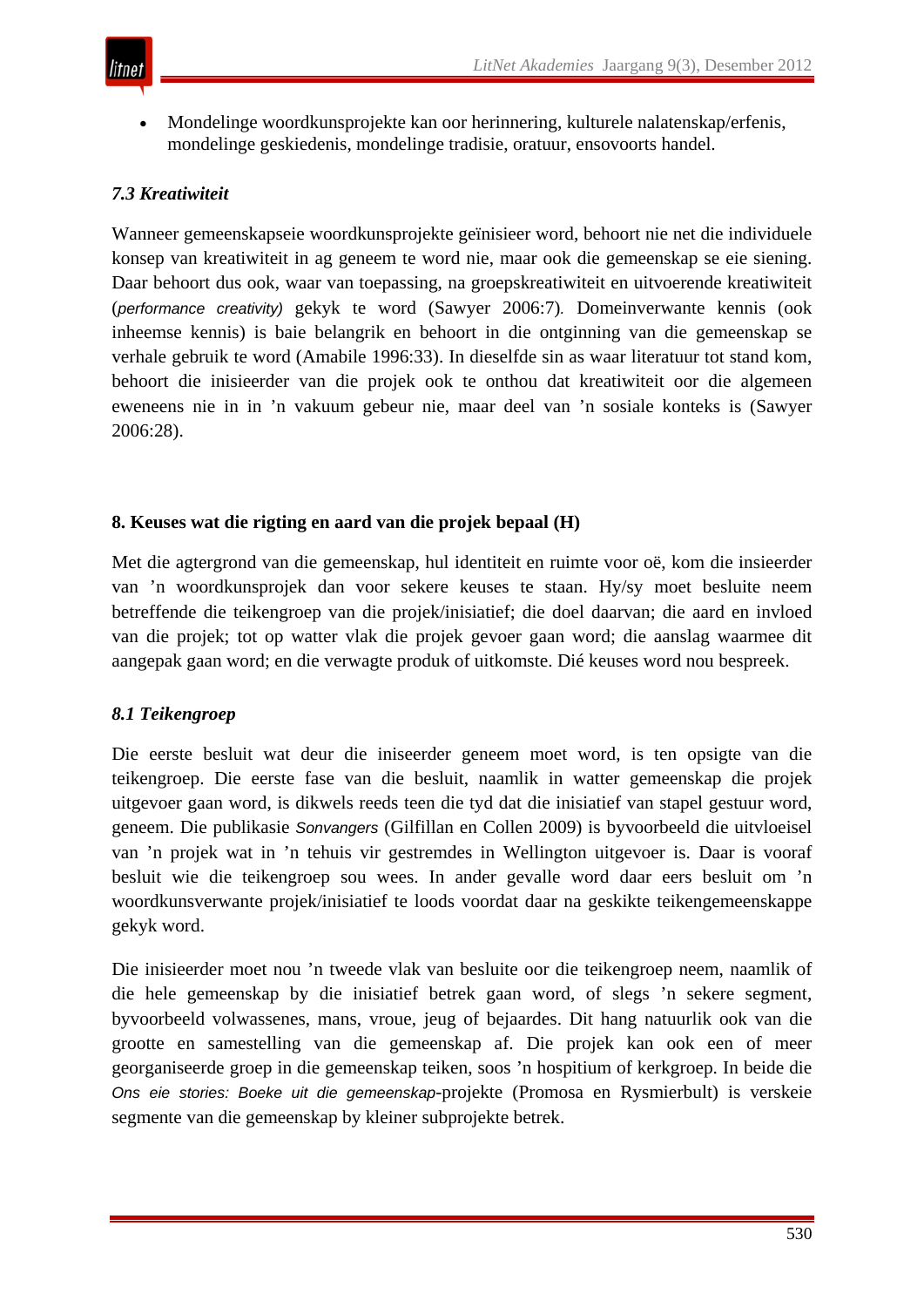

Daar is sekere faktore wat 'n rol speel in die besluit ten opsigte van die teikengroep, naamlik die:

- aard en vlakke van geletterdheid in die gemeenskap
- aanwesigheid van oraliteit en sekondêre oraliteit
- unieke identiteit en ruimte van die gemeenskap
- inisiatief en betrokkenheid van gemeenskapsleiers
- moontlike vlak van deelname van gemeenskapslede.

In die grafiese voorstelling van die model is die teikengroep waarop gefokus word, tieners wat in die grafosfeer beweeg en geletterd is (sien figuur 2). Wanneer die inisieerder besluit het wie die teikengroep van die projek is, is dit ook van belang om te bepaal wat presies die doel van die inisiatief is.

#### *8.2 Doel van projek*

Gemeenskapseie woordkunsinisiatiewe is nie 'n verskynsel wat pas tot stand gekom het nie. In die koloniale era is daar immers al veel deur veral die Kerk (sendelinge in Afrika) gedoen om geletterdheid te bevorder en inheemse verhale op te teken. Die era van die sekondêre oraliteit bring egter nuwe eise vir projekte mee. Die problematiek wat in dié artikel aangeraak is betreffende boeke, skryf, lees en die bevordering van gemeenskapseie verhale (ook mondelinge verhale), wys waarom nuwe inisiatiewe in dié veld so nodig is.

Gemeenskapseie woordkunsprojekte kan 'n verskeidenheid doelwitte hê. Dit kan byvoorbeeld ten doel hê om:

- kultuurerfenis in die vorm van verhale op te teken (antropologiese fokus)
- die spesifieke gemeenskap se geskiedenis te bewaar (kulturele herinnering)
- brûe te bou
- van terapeutiese waarde te wees
- politieke doelwitte te bereik
- skrywers te stimuleer
- skrywers op te lei
- talent te identifiseer (vir verdere individuele ontwikkeling)
- nuwe stemme aan te moedig en te ontgin
- belangstelling in storievertel en woordkuns te stimuleer
- lees te bevorder.

Hoewel bogenoemde voor die hand liggend mag voorkom, is dit belangrik dat die projekinisieerder vooraf seker is wat die oogmerke is waarmee die projek aangepak word. Die projek kan ook meerdoelig wees. Wanneer daar dan bepaal is wat die doel van die projek is, kan daar besluite geneem word ten opsigte van die aard van die projek. In die grafiese voorstelling van die model (figuur 2) is die doel van die gemeenskapseie woordkunsinisiatief om nuwe stemme te ontgin.

#### *8.3 Aard van projek*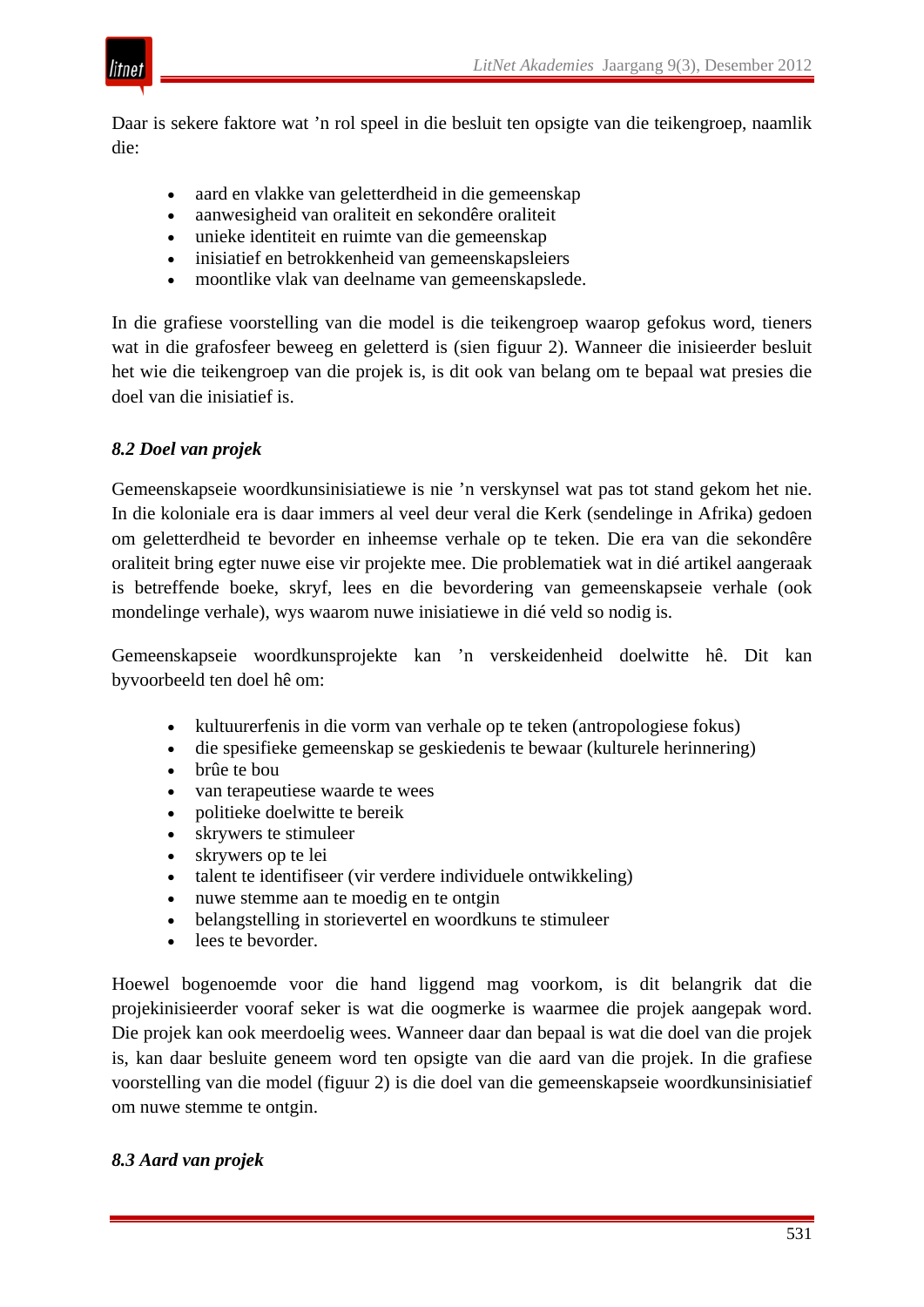

Die aard van die projek word deur sekere veranderlikes bepaal:

- wie die teikengroep is, en samehangend daarmee, hulle vaardigheids- en geletterdheidsvlak
- die durendheid van die projek (met ander woorde, of dit 'n eenmalige werkswinkel of 'n langtermynprojek is)
- waar die projek binne die uitgeeketting lê (met ander woorde, die fokus is dit bedoel ter bevordering van individuele skrywers, om mense te leer van die uitgeeproses, om lees te bevorder?)
- die omvang van die projek (hoe groot die teikengroep is)
- of die inisiatief met individue of met groepe werk.

Gemeenskapseie woordkunsprojekte kan derhalwe grootliks in aard en omvang verskil, afhangende van waar dit op die geletterdheidskontinuum of uitgeeketting geplaas is en wat die fokus daarvan is. Sodanige projekte kan byvoorbeeld mondeling van aard wees en die opname/ uitvoering van mondelinge tekste behels. Skryfprojekte kan insluit: skryfkompetisies, selfpublikasie, skryfopleiding of skryfkompetisies gekombineer met werkswinkels. Centre for the Book kombineer byvoorbeeld dikwels 'n kompetisie met 'n mentorskapproses en uiteindelike publikasie. Die spanning tussen die logo- en grafosfeer kan ook oorbrug word wanneer projekte voorsiening maak vir sowel mondelinge vertelling as skryf, skryfopleiding en kennis van die uitgeeproses (vgl. die *Ons eie stories*-projekte). Gewoonlik is 'n uitvloeisel van so 'n proses dat lees in 'n gemeenskap ook bevorder word. Die aard van die projek is dan om groot dele van die uitgeeketting te dek. Wanneer die fokus van die projek die videosfeer is, is verskillende opsies moontlik, soos digitale, elektroniese of video-projekte.

In die grafiese voorstelling van die model is besluit op 'n skryfprojek waar die teikengroep spesifiek skoolkinders is (figuur 2). Die aard van die projek is 'n skryfkompetisie gekombineer met skryfopleiding (figuur 2), wat in 'n tasbare produk, 'n gemeenskapspublikasie (figuur 2), uitvloei.

#### *8.4 Vlak*

Daar is verskillende opsies en kombinasies wat betref die vlak tot waar die projek gevoer kan word. Dit strek oor die hele spektrum van die uitgeeketting, vanaf die skep van die teks tot by die verspreiding en mediëring van die produk (byvoorbeeld indien 'n gemeenskapsbundel uit die projek volg). Gemeenskappe, hulle behoeftes en vaardighede verskil. Dié behoeftes en vaardighede kan telkens op unieke wyse ontgin word om die talent en uiteindelik die woordkuns in die gemeenskap te bevorder. Die inisieerder van die projek moet vooraf besluit tot op watter vlak die projek gevoer gaan word. Moontlikhede wat in gedagte gehou kan word, sluit in:

- bemagtiging van die individu/gemeenskap vanaf die skep van die teks tot by publikasie, bemarking en verspreiding
- die skep van 'n eenmalige geleentheid vir 'n subgroep/gemeenskap om verhale te skryf/vertel (byvoorbeeld 'n werkswinkel)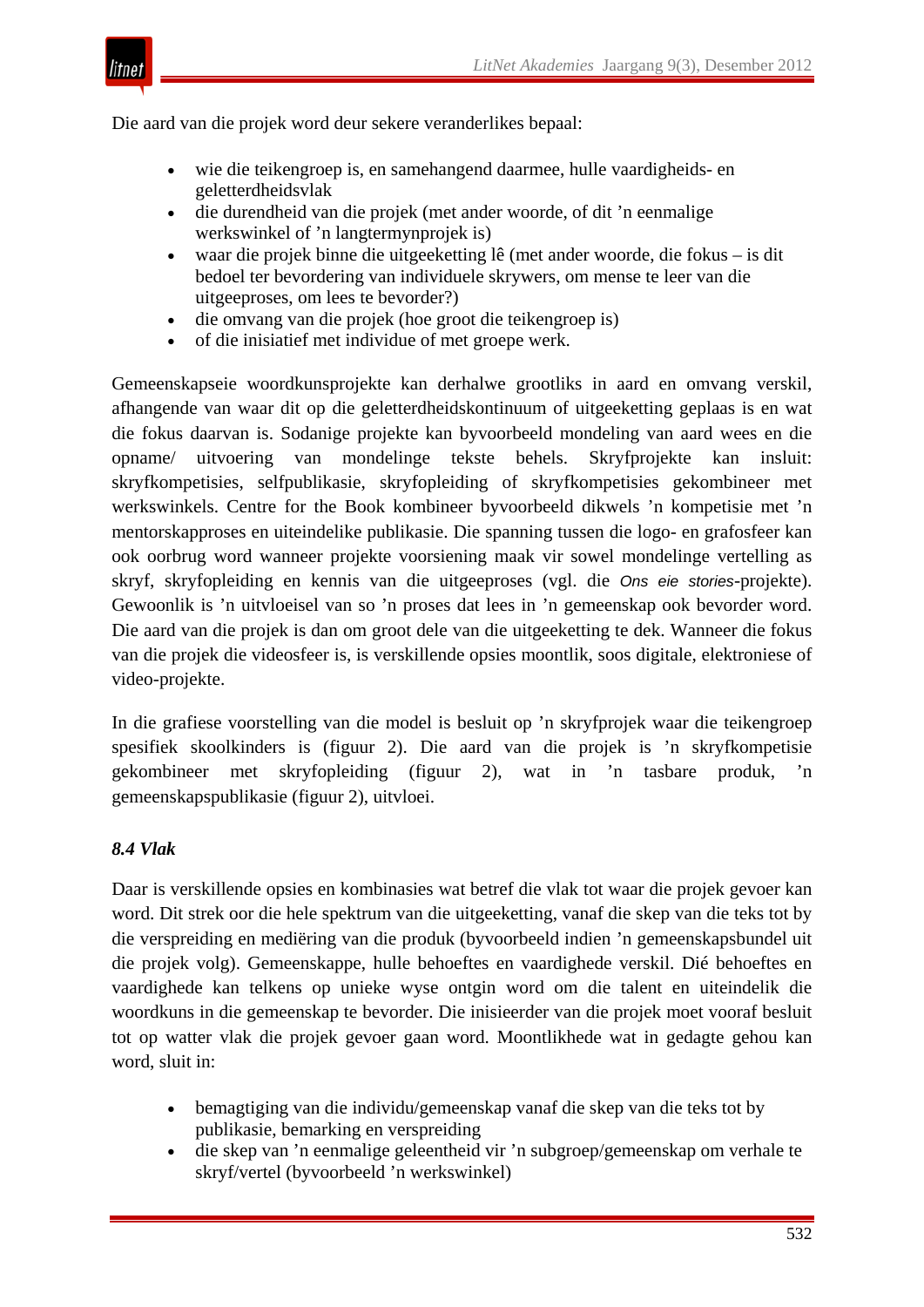

- toerusting ten opsigte van storievertel, skryf, die uitgeeproses, of 'n kombinasie (ook eenmalige of gereelde werkswinkelgeleenthede)
- bemagtiging van skrywers/vertellers
- begeleiding/mentorskap om 'n deel van die pad te stap
- die bied van toegang tot publikasie en/of middele (byvoorbeeld die verskaffing van befondsing).

In die grafiese voorstelling van die model (figuur 2) word die projek tot op die vlak van publikasie (gemeenskapsbundel) gevoer.

#### *8.5 Aanslag*

Die aanslag van die projek kan beskryf word as die "verpakking" – die wyse waarop die projek aangepak word en die keuses daarrondom. Die aanslag waarmee woordkunsprojekte aangepak word, kan verskil, ten spyte daarvan dat dit dalk dieselfde doel mag hê. Besluite oor die aanslag van 'n projek word deur verskillende faktore geraak. Dit hou verband met die keuse ten opsigte van die projekbenadering (deelnemend, al dan nie). Die vaardighede van die projekspan beïnvloed ook hoe die projek aangepak en verpak word. Afhangende van die kennis en vermoëns van die projekspan kan 'n verskeidenheid aktiwiteite tydens woordkunsinisiatiewe gebruik word, byvoorbeeld storievertel-, skryf-, boekmaak- en boekbindaktiwiteite. By elke unieke gemeenskap of segment van die gemeenskap behoort die aanslag ook te verskil. Die ouderdom, vaardighede en kennis van deelnemers aan die projek kan 'n unieke bydrae tot die projek maak. Die deelnemers van elke projek behoort op hulle unieke vlak van vaardigheid en belangstelling benader te word. Hier behoort die projekinisieerder die aanslag by byvoorbeeld geletterdheidsvlakke aan te pas.

'n Kombinasie van aktiwiteite, subprojekte en groepe uit 'n gemeenskap kan tydens so 'n gemeenskapsprojek gebruik word. 'n Verdere keuse wat gemaak moet word, is ten opsigte van die invloed van die projek. Dit kan nie noodwendig vooraf bepaal word nie, maar die inisieerder kan tog sekere verwagtinge stel.

## *8.6 Invloed van projek*

Die projekinisieerder behoort hom/haar vooraf af te vra wat hy/sy wil hê die invloed van die projek moet wees. Tot op watter vlak moet die projek uitkring? Vrae wat hieruit voortvloei, is dan: Wil die projek bloot die individu of gemeenskap bemagtig om hul stories op te teken? Wat is die reikwydte van die projek, met ander woorde, die *eie gemeenskap* (of 'n segment van die gemeenskap, soos 'n skool of kerk)? Is die mikpunt wat gestel word om 'n wyer groep mense te bereik, maar steeds binne sekere grense te bly (byvoorbeeld 'n streeks- of taalgemeenskap)? Wil die inisieerder hê die projek moet landswyd uitkring en sodoende oor sekere grense tree; of wêreldwyd en veel wyer grense oorsteek, byvoorbeeld deur middel van publikasie op die internet? Fanie Viljoen het byvoorbeeld 'n Facebook-groep genaamd Pynstiller begin (Viljoen 2009). Hy het 'n verhaal oor selfskending hier elektronies gedeel, en aan ander die platform gebied vir wisselwerking. Dit kan as 'n soort gemeenskapsprojek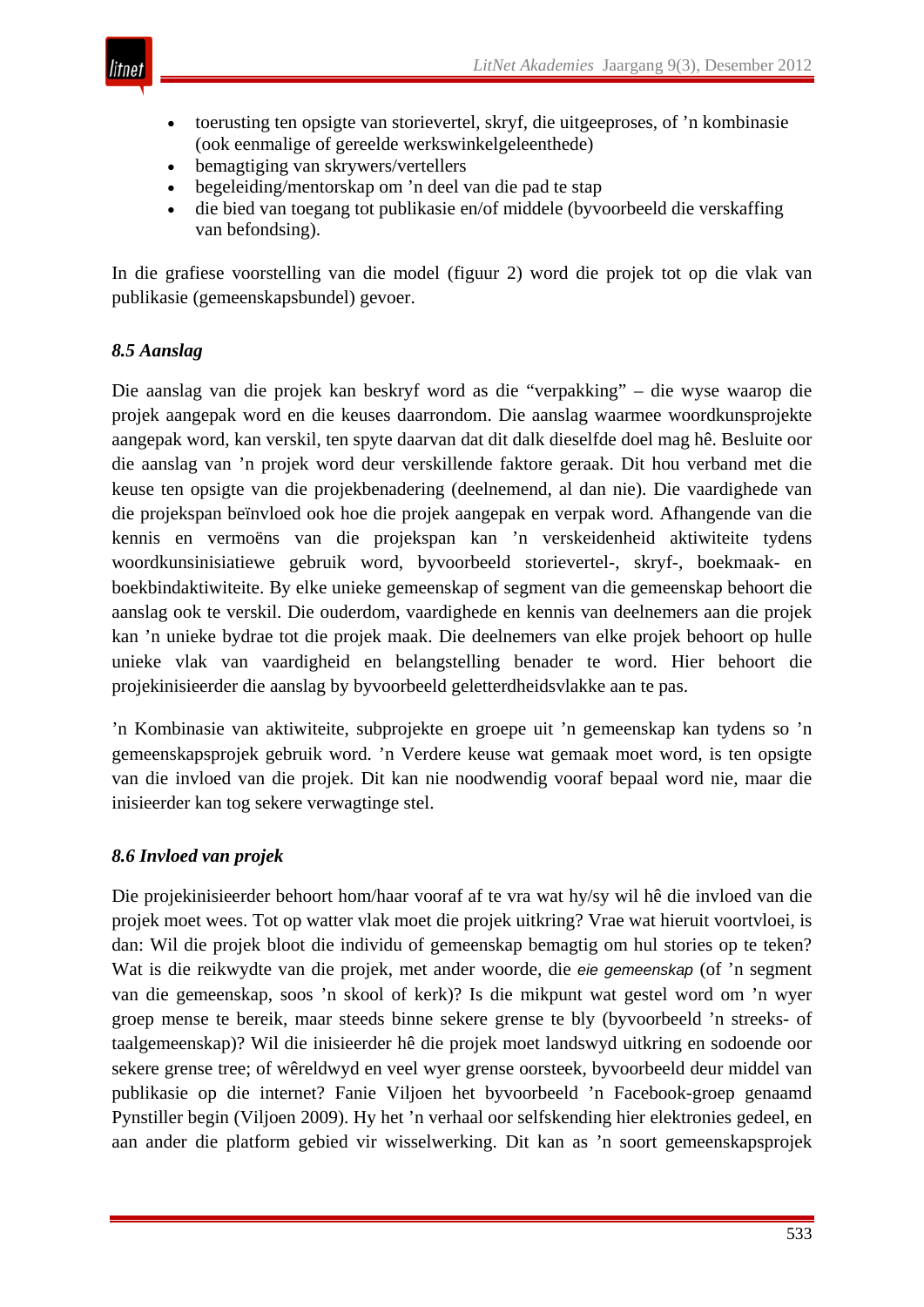beskou word, wat 'n baie groter reikwydte het as wat dit in 'n fisiese gemeenskap sou gehad het.

Soos genoem, kan daar nie altyd voor die aanvang van 'n projek bepaal word hoe wyd die invloed daarvan uiteindelik sal strek nie. Dit is egter 'n goeie beginsel om vooraf 'n idee van die gewenste invloed te hê, aangesien dit ook 'n impak het op besluite wat geneem word ten opsigte van die produk en uitkomste van die projek. Terselftertyd behoort daar vooraf besin te word oor beide kort- en langtermyndoelwitte van die projek, aangesien dit ook 'n impak op die invloed van die projek het. Die invloed van die projek kan vlietend van aard wees, of langer duur.

# *8.7 Produk en uitkomste*

Nie alle gemeenskapseie woordkunsprojekte het noodwendig 'n tasbare produk, soos 'n boek of opname, wat daaruit voortvloei nie. Sommige projekte is eenmalig en vlietend van aard, veral waar die orale tradisie betrokke is. Die ideaal is egter om na afloop van die projek iets tasbaars aan die gemeenskap te kan teruggee. So 'n produk behoort ook ten eerste na die gemeenskap terug te keer, aangesien dit tog 'n gemeenskapseie produk is – geskep deur en vir die gemeenskap. Dit hoef nie 'n duur produk of publikasie te wees nie, maar as dit moonlik is, sou dit waardevol wees om die gemeenskap se woorde op papier of in klank te verewig en sodoende die vlietendheid daarvan teë te werk. Die produk kan natuurlik ook 'n "verdere lewe" in ander formate hê.

Hier kom die projekinisieerder weer voor sekere keuses te staan. Hy/sy moet hom/haar weer eens afvra op watter wyse die gemeenskap se woordkuns die beste tot sy reg sal kom. 'n Westerse siening van publikasie en die boek as artefak is nogmaals nie die enigste geldende beskouing nie. Dit is belangrik om nie met Westerse verwagtinge (of selfs met die Suid-Afrikaanse uitgewersbedryf se beskouings), van *teks* of van wat 'n "goeie narratief" is, na die projek te kom nie. Hier speel kennis van oraliteit weer 'n rol, veral waar mense tussen die logo- en grafosfeer beweeg. 'n Balans is ter sprake: waar individuele skrywers begelei word om binne die gevestigde uitgewersbedryf te publiseer, behoort hulle wel bewus gemaak te word van bestaande (oorwegend Westerse) konvensies en verwagtinge ten opsigte van teks, die narratief en die lesersmark. Dit is konvensies wat hulle in die uitgewersbedryf sal teëkom en dit sal hulle in die uitgeeproses tot hulp wees om daarvan kennis te neem.

In gemeenskapseie woordkunsprojekte is daar wyses van publikasie wat oor die hele geletterdheidskontinuum strek. In mondelinge woordkunsprojekte kan *publiseer* byvoorbeeld beteken die eenmalige uitvoering van die woordkuns, soos 'n drama-opvoering vir en deur die gemeenskap. Dit is wel 'n vlugtige, verganklike vorm van publikasie, maar is nietemin 'n manier om die woordkuns aan die publiek bekend te stel. Wat die geskrewe formaat aanbetref, kan gemeenskapseie woordkuns in 'n wye verskeidenheid formate gepubliseer word, van gefotostateerde pamflette en eenvoudige swart-wit gemeenskapsbundels, tot boeke wat deur uitgewerye uitgegee en in boekwinkels versprei word. Elektroniese publikasies kan byvoorbeeld vlietende selfoonstories, of meer standhoudende video- en klankopnames, insluit. Hier het die projekinisieerder weer te make met die sekondêre orale tradisie.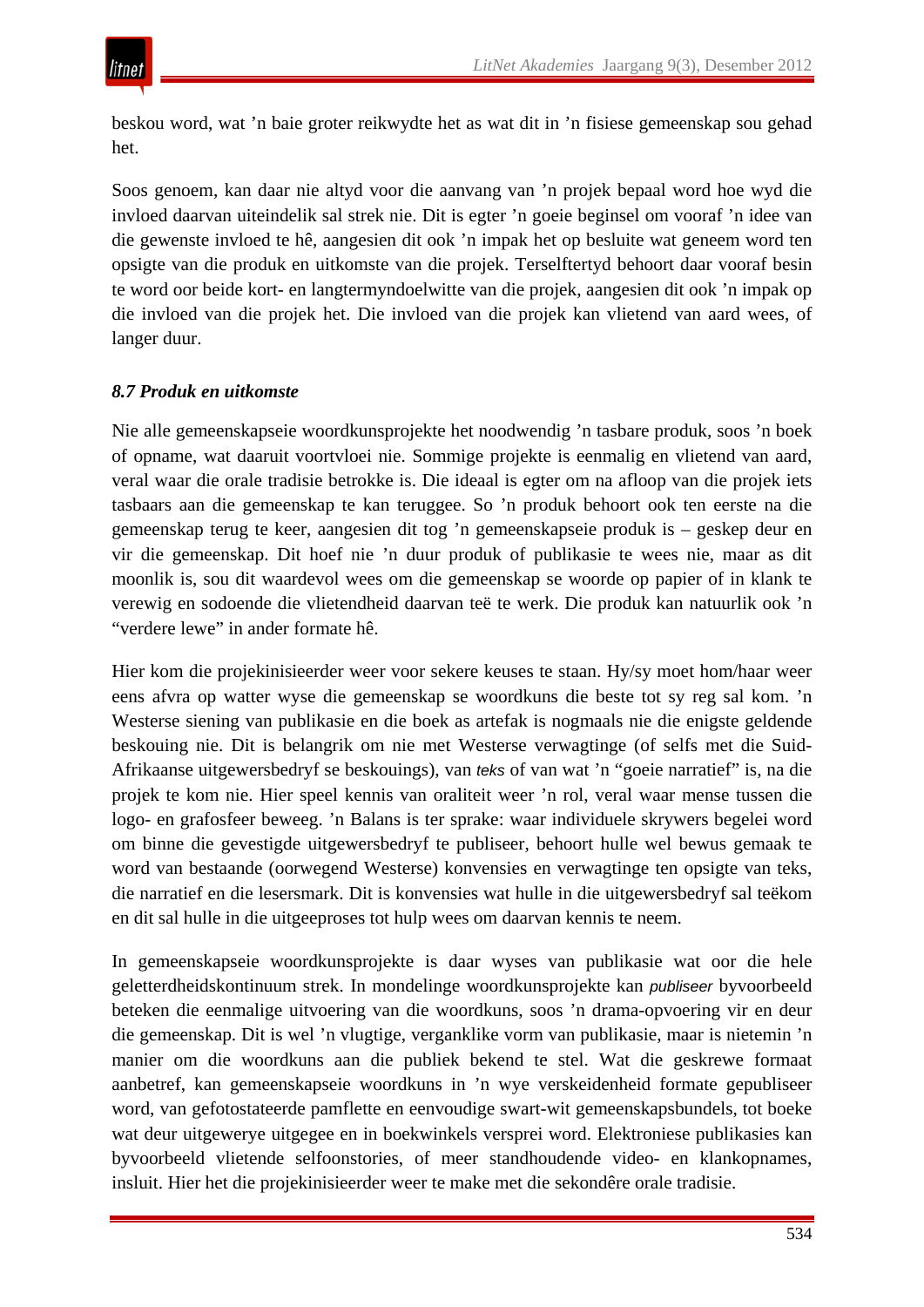In die grafiese voorstelling van die model (figuur 2) is 'n projek gekies wat in die grafosfeer werk, waar met kinders wat kan lees en skryf, gewerk word. Die produk van hierdie projek is dan 'n gemeenskapspublikasie ('n bundel met verhale; kyk figuur 2). Elkeen van bogenoemde keuses wat die projekinisieerder maak, het 'n impak op die uitvoering van die projek. Daar word nou na dié aspek gekyk.

#### **9. Uitvoering van projek (I)**

itnet

Die projekinisieerder moet ook keuses maak ten opsigte van die samestelling en uitvoering van die projek. Hier gaan dit oor besluite met betrekking tot die filosofie en benadering, beginsels en bestuur. Buigbaarheid of soepelheid is deurlopend 'n belangrike beginsel. Alle keuses hang van die doel van die projek af. 'n Voorgestelde raamwerk vir die uitvoering van gemeenskapsprojekte met 'n woordkunsfokus word deur Greyling (2005:173–4) gegee. Die raamwerk fokus op 'n deelnemende benadering tot projekte.

## *9.1 Filosofie, benadering en beginsels van die projek*

Die filosofie en benadering van die projek is die bril waardeur die projek beskou word. Dit beïnvloed die hele projek. Die inisieerder kan byvoorbeeld besluit om soveel moontlik mense by die projek te betrek, ongeag die kwaliteit van die verhale wat gegenereer word en die opleiding wat plaasvind (indien opleiding ter sprake is), of om 'n keuse van deelnemers en bydraes te maak. Die filosofie en benadering kan nie losstaan van die identiteit en ruimte van die gemeenskap nie. Verder moet die projekinisieerder ook 'n keuse maak ten opsigte van die benadering tot gemeenskapsontwikkeling waarvolgens die projek aangepak gaan word, hetsy deelnemend of andersins.

Wat die beginsels van die projek aanbetref, behoort dit van waarde te wees vir die projekinisieerder om hom/haar van die volgende vrae en beginsels te vergewis:

- Wat is die beoogde vlak van besluitneming vanuit die gemeenskap in die spesifieke projek?
- In watter mate gaan die gemeenskap by die projek betrek word (besluitneming; implementering; evaluering; voordeel)? (Vgl. Yoon 1997:3.)
- Wat is die beplande vlak van kommunikasie binne die projek (tweerigting; interaksie met gemeenskap, ensovoorts)? (Nair en White 1993:51.)
- Wie se belange word bevoordeel / sal in die uitvoer van die projek bevoordeel word?
- Is die projek prosesgedrewe met 'n oop einde?
- Die projek behoort nie vaste kategorieë te hê nie, maar eerder met 'n kontinuumbeginsel te werk (byvoorbeeld van oraliteit na geletterdheid na sekondêre oraliteit) (Stassen 2003:8).
- Die woordkunsprojek behoort gesien te word as voortvloeiend uit 'n leerproses waar die gemeenskap en programaanbieders 'n gelyke aandeel het. Beide partye se kennis en hulpbronne word dan in die samestelling van die program gedeel.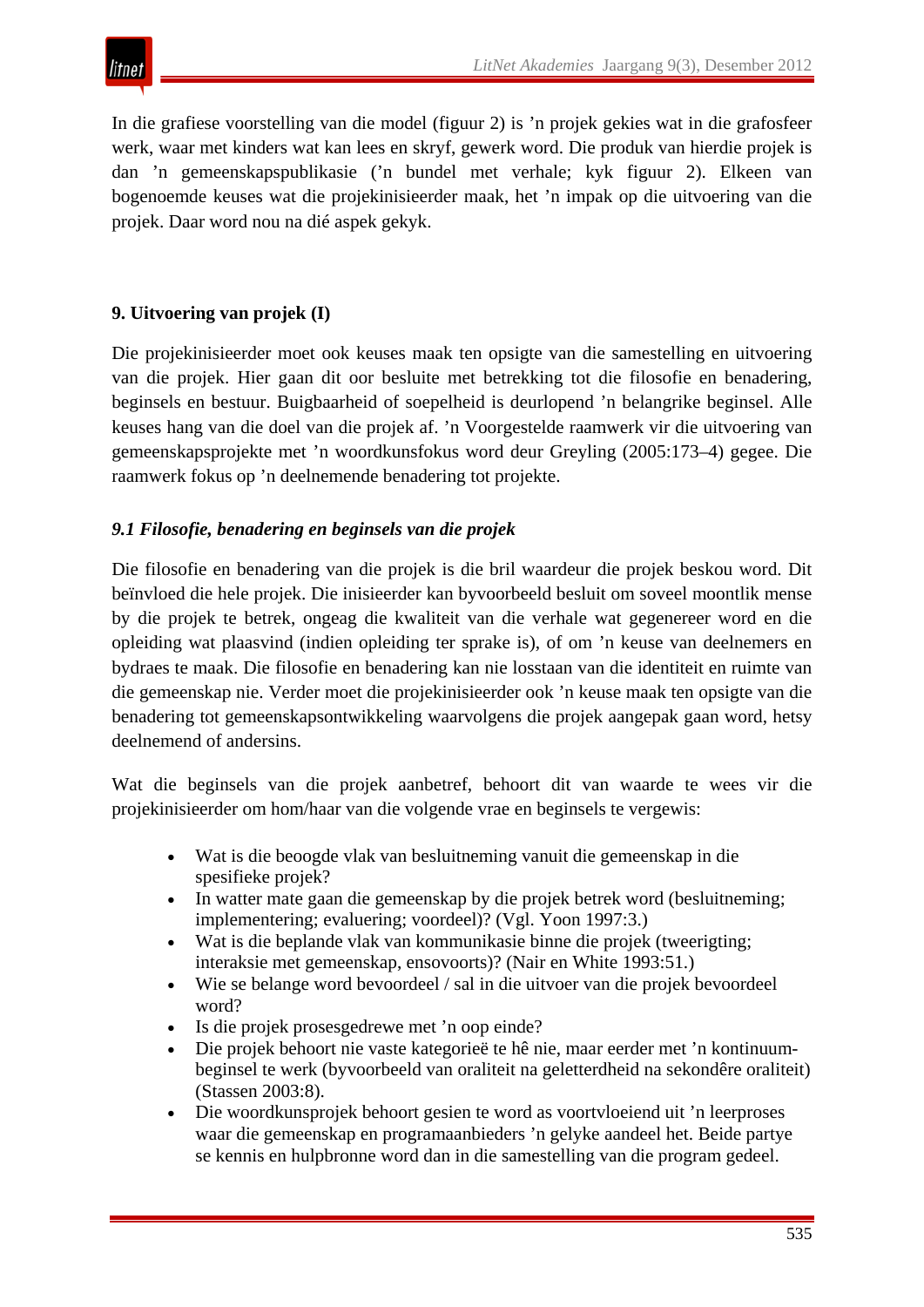

- Die gemeenskapslede is die beste in staat om hulleself te ontwikkel en struikelblokke uit te skakel.
- 'n Mate van betrokkenheid van eksterne persone is dikwels voordelig vir 'n projek.
- Die projekleier behoort in staat te wees om die gemeenskap se emosies te ontlont, te help om gemeenskapslede te motiveer en te bemagtig, maar ook om as brug tussen die gemeenskap en eksterne strukture te dien.
- Een uitvloeisel van woordkunsprojekte kan wees om geletterdheid en vaardighede te bevorder. Verder kan projekte ook lei tot bemagtiging van die gemeenskap op die vlakke van kennis, aksie en invloed. Die mag behoort by die gemeenskap te lê, en nie by die persoon wat die projek van buite inisieer nie.

Wanneer 'n deelnemende projekbenadering gekies word, kan die projekiniseerder ook die volgende beginsels in gedagte hou:

- Dit is 'n proses om die gemeenskap te leer ken en vertroue te bou.
- Die belangrikheid van verhoudings met en tyd in die gemeenskap kan nie genoeg beklemtoon word nie. Veral in Afrika is dit belangrik om meer mens- as taakgerig te wees.
- As die projekleier weet wat die deelnemers se vlak van geletterdheid, begripsvermoë en taalvaardigheid, belangstelling en agtergrond is, kan hy/sy daarby aanpas. Dan sal hy/sy ook weet hoeveel tyd om vir sekere projekaktiwiteite af te staan en om byvoorbeeld (afhangend van die doel van die projek/inisiatief) meer of minder skryfkunsteorie aan te bied.
- Wat die tydsaspek van projekte betref: projekte wat eenmalig afgehandel word (soos werkswinkels), kan dikwels eerder oor 'n langer termyn (met meer werkswinkels) aangebied word om meer waarde tot 'n gemeenskap toe te voeg. Daar behoort egter steeds gewaak te word teen 'n lang, uitgerekte proses. Die hoeveelheid stof wat in 'n werkswinkel hanteer word, behoort ooreen te stem met die deelnemers se vaardighede en behoort stuksgewys deurgegee te word.
- Aanpasbaarheid is 'n belangrike beginsel.
- Die rol van die gemeenskap moet nie uit die oog verloor word nie; dis belangrik om die gemeenskap deurentyd by die proses te betrek.
- Die rol van die projekleier is baie belangrik en fasiliterend van aard.
- Kennis van die identiteit, ruimte en oraliteit in die gemeenskap beïnvloed keuses wat gemaak word.
- Vennootskappe en samewerking kan die projek versterk.

# *9.2 Projekbestuur*

Wanneer die projekinisieerder op die benadering en beginsels van die projek besluit het, behoort daar ook aan die praktiese aspekte van die projek, die bestuur, aandag gegee te word. Belangrike beginsels wat tydens die bestuur van 'n woordkunsprojek toegepas kan word, is die volgende:

• Wanneer die projekinisieerder na die behoefte en potensiaal ten opsigte van die woordkuns in 'n gemeenskap kyk, behoort daar eers navorsing of 'n situasieontleding gedoen te word. Dit sluit in die geskiedenis en agtergrond van die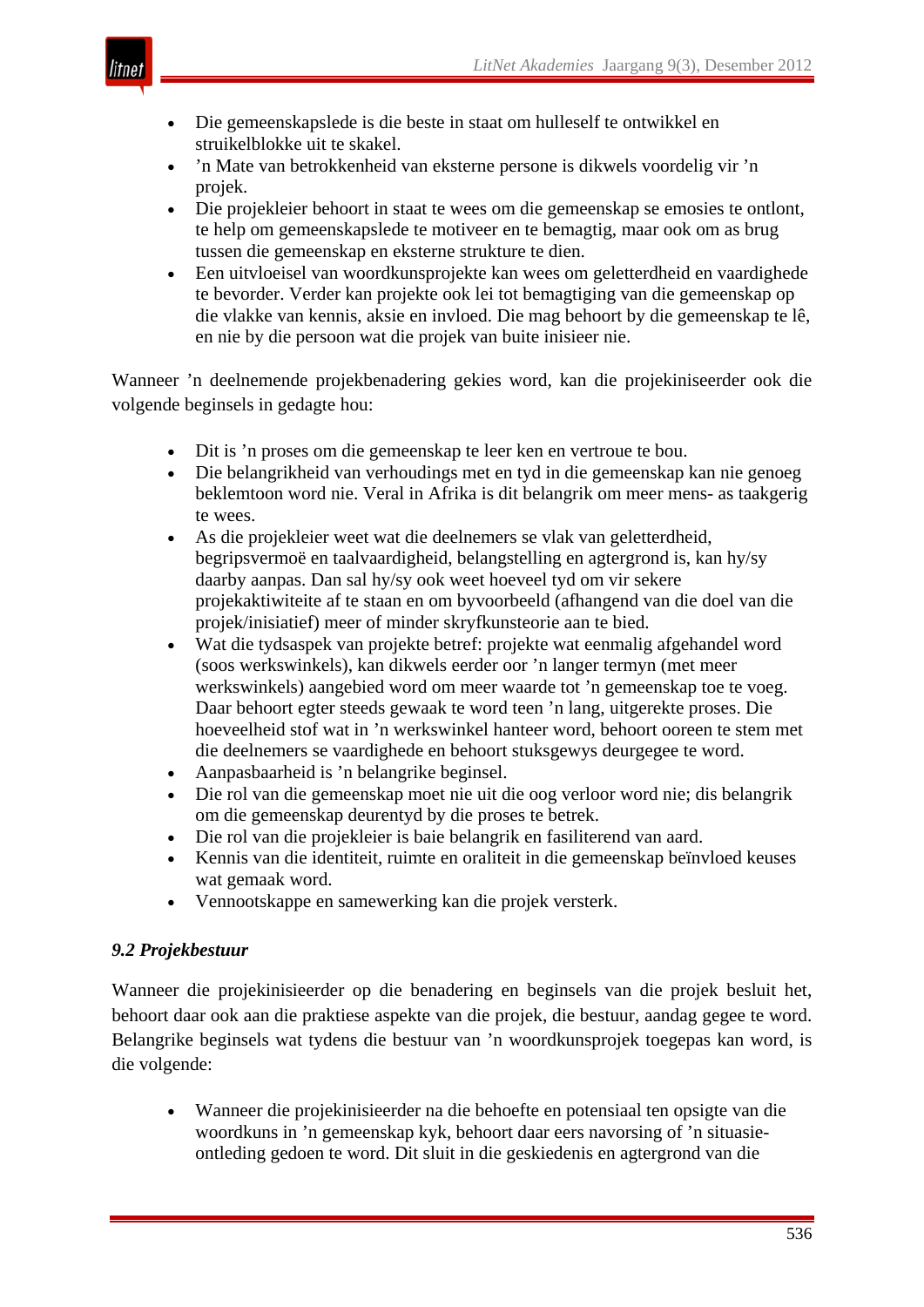

bepaalde gemeenskap. Die gemeenskap behoort ook eers leer ken te word voordat verdere stappe gedoen word.

- Beplanning van enige projek is baie belangrik; dit sluit ook tydsbestuur in.
- Tydens die implementering van die projek is die insae, deelname en besluitneming van die gemeenskap van groot belang.
- 'n Praktiese punt tydens die implementering van die projek is om, waar moontlik, genoeg assistente by inisiatiewe te betrek. Groot groepe kan ook verdeel word, sodat individuele aandag moontlik is.
- Evaluering voor, gedurende en na afloop van die projek kan nie onderskat word nie. Dit maak die beplanningsproses makliker en sodoende kan die projek ook voortdurend aangepas word (De Beer en Swanepoel 1998:54).
- Die konsep van beheer behels die stuur van die projek in 'n sekere rigting (De Waal 1992:42). Dit is die reaksie op evaluering en is integraal deel van die proses van beplanning, implementering en evaluering (De Beer en Swanepoel 1998:51). Die gemeenskap is net so deel hiervan as van die ander funksies.

Vrae wat soms na vore kom wanneer woordkunsprojekte oorweeg en beplan word, is:

- Hoeveel mense is nodig om 'n projek suksesvol uit te voer?
- Hoe lyk die span watter tipes vaardighede is nodig?

'n Goeie beginsel om in dié verband in gedagte te hou, is om die vaardighede wat beskikbaar is, te gebruik. 'n Projek kan ook deur een persoon uitgevoer word. Dit gebeur ook soms dat die spesifieke vaardighede waaroor die projekspan beskik, die projek laat vorm aanneem of in 'n rigting laat ontwikkel. Sodanige vaardighede kan insluit die vermoë om te organiseer, boeke te maak, skryfwerkswinkels aan te bied, grafiese ontwerp of bladuitleg te doen, ensovoorts.

Vaardighede wat goed gebruik kan word in 'n span wat gemeenskapseie woordkunsprojekte aanbied (maar wat ook van buite af "ingekoop" kan word) is die volgende:

- interpersoonlike vaardighede
- fasilitering
- interkulturele vaardighede
- koördinering
- kreatiwiteit
- aanpasbaarheid
- die raaksien van geleenthede
- onderhoudvoering (die vra van die regte vrae)
- vaardighede met betrekking tot storievertel, skryfkuns en boekmaak (opleiding, mentorskap, ensovoorts)
- grafiese ontwerp, fotografie en bladuitleg
- taalvaardighede (skryfvaardighede, maar ook veeltaligheid).

Dié is slegs 'n basiese lys en kan nog uitgebrei word, aangesien elke projek uniek is en unieke vaardighede vereis. Waar dit die projekbestuur raak, moet die projekinisieerder ook op die volledige beplanning, implementering, evaluering en beheer van die projek fokus.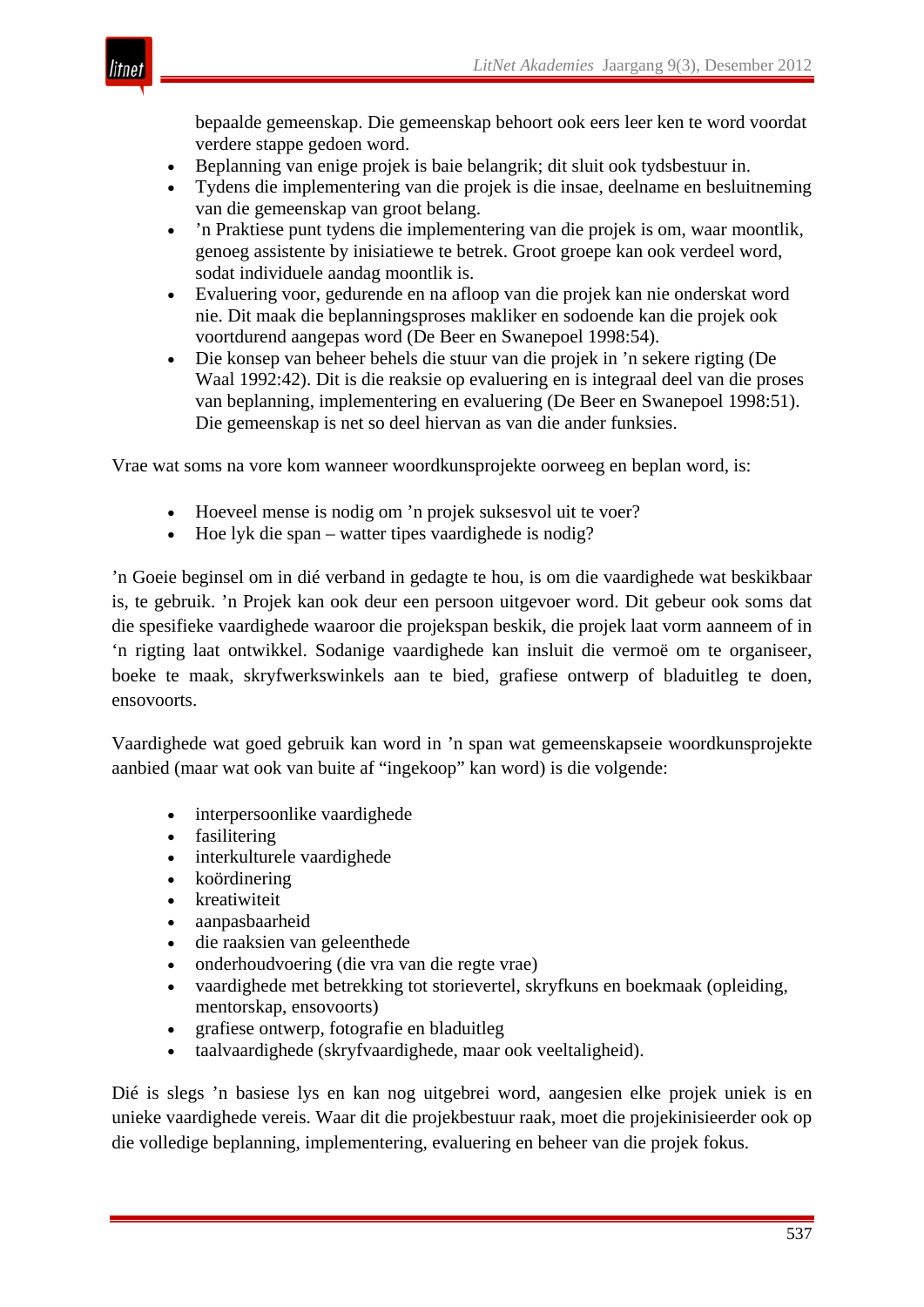Die uitvoering (en bestuur) van die projek word dikwels deur sekere filters geraak. Dié aspek word vervolgens aangeraak.

## **10. Filters (J)**

Gemeenskapseie woordkunsprojekte kan metafories gesien word as 'n kanaal wat deel word van die groter stroom van woordkuns in Suid-Afrika. Afhangende van die fokus en aard van die projek bestaan daar dikwels ook filters in die kanaal. In die konteks van woordkunsprojekte kan 'n filter gedefinieer word as iets wat aanvanklike insette verander sodat die produk (uitset) anders lyk. Dit is dan nie meer "suiwer" soos wat dit oorspronklik sou wees nie. Filters word onder andere gekenmerk deur die feit dat die spontane vloei van die projek verander is deur (1) sekere stelsels of (2) sekere verwagte uitsette. Filters is nie noodwendig altyd negatiewe aspekte binne 'n projek nie; dit is bloot kwessies wat anders bestuur moet word sodat die vloei of ritme (en uiteindelik die uitkomste van die projek) nie onnodig versteur word nie. Dit verg aanpassing. Daar is verskeie filters wat projekte se vloei kan verander, maar enkele belangrike voorbeelde van waarmee rekening gehou behoort te word, is die verwagtinge van die projekinisieerders, die komplekse kwessie van taal en taalverskeidenheid, die wyse waarop mense gestimuleer word in projekte om verhale te skryf/vertel en die keuring en redigering van tekste.

## *10.1 Verwagtinge van projekinisieerders*

Die verwagtinge van die projekinisieerders speel 'n baie belangrike en bepalende rol in die rigting waarin die projek ontwikkel. Waar daar samewerking en vennootskappe ter sprake is, kan die verwagtinge bots, wat verwarrende gevolge vir die gemeenskap tot gevolg kan hê. Dit is daarom belangrik dat daar van die begin af tweerigting-kommunikasie tussen die gemeenskap en projekinisieerders oor verwagtinge bestaan, veral ook ten opsigte van die verwagte uitsette van die projek.

## *10.2 Taal en taalverskeidenheid*

Die kwessie van taal kan 'n gemeenskapseie woordkunsprojek buitengewoon kompleks maak. Suid-Afrika bied op die vlakke van die politiek, godsdiens en taalverskeidenheid 'n "gelaagde" verskeidenheid. Wat Afrikaanse gemeenskappe aanbetref, kan byvoorbeeld aan die uithoeke van die land gedink word waar streeksdialekte soos Namakwalandse Afrikaans, Sandveld-Afrikaans, Rehoboth-Afrikaans, Karoo-Afrikaans, Marabastad-Afrikaans ensovoorts gepraat word (Strydom 2011). Die diversiteit van die Afrikaanse taalgemeenskap word deur Le Cordeur (2009) soos volg opgesom:

Elke Afrikaansgebruiker (ek gebruik dié term doelbewus om nie net Afrikaanssprekendes in te sluit nie) is ook 'n lid van ander gemeenskappe. Sommiges sien hulself as Afrikaner, bruin, swart, Khoi, Griekwa, terwyl ander nie sulke etikette op hulle wil neem nie. Party Afrikaanssprekendes is Christene, ander is Moslems, party Boeddhiste. Nog ander wil hulle met geen godsdiens vereenselwig nie. Daar is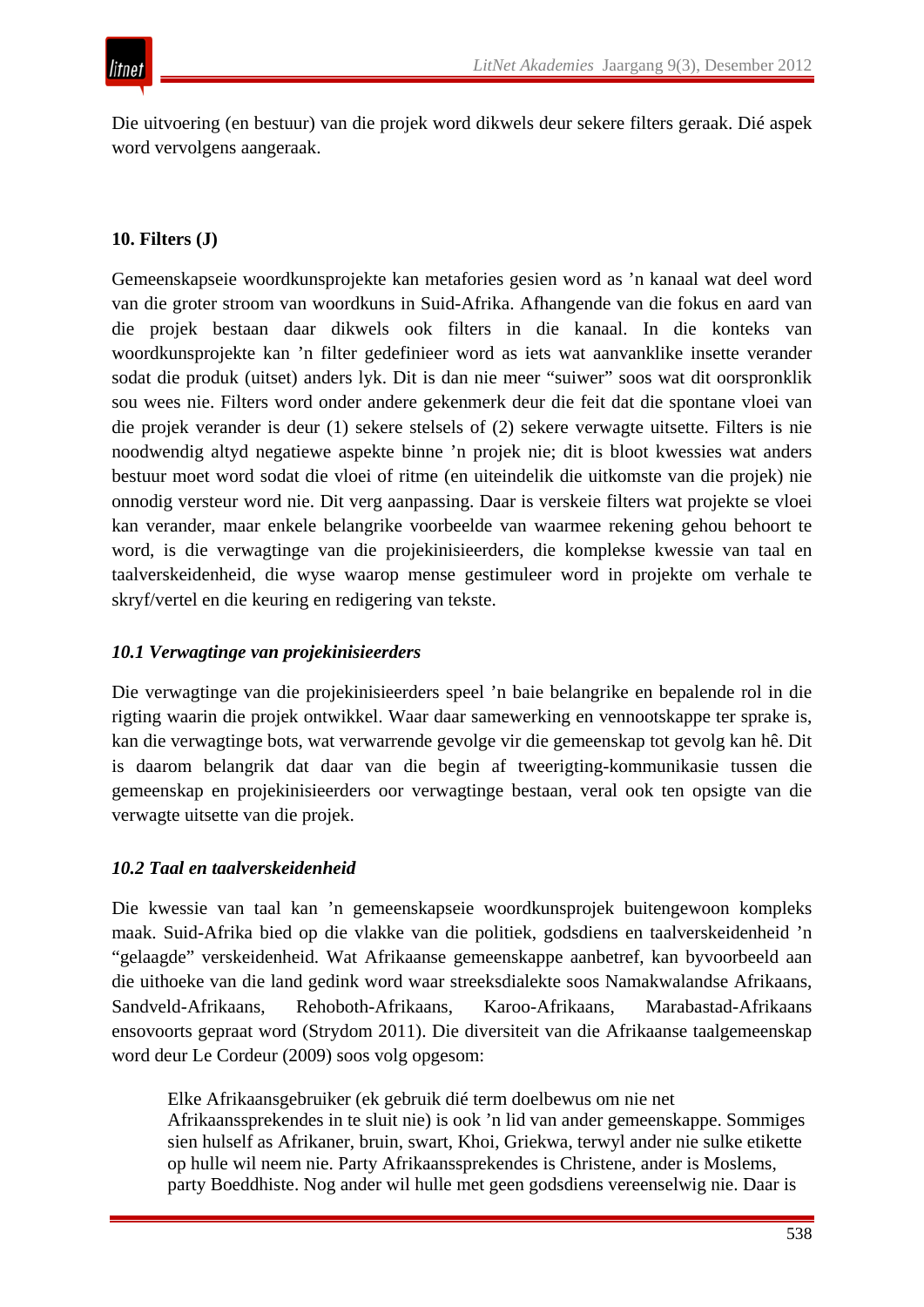ondersteuners van elke party; brandarmes, skatrykes en werkersklasmense; hetero- en homoseksuele; mans en vroue, jongmense, middeljariges en bejaardes; beroepsmense en sportlui. Noem maar op.

Dit is die ideaal dat woordkunsprojekte in die gemeenskap se moedertaal uitgevoer word, aangesien dit die taal is waarin hulle identiteit gevorm is en waarin hulle hul identiteit en ruimte die beste uitdruk.

Waar die projekinisieerder en die teikengemeenskap nie dieselfde moedertaal het nie, word die projek egter meer kompleks. Dit beteken dat persone met vaardighede van buite betrek moet word, onder andere veldwerkers, tolke, vertalers en taalversorgers, wat ook hoër kostes meebring. Daar behoort van die begin af duidelike kommunikasie met die medewerkers te wees ten opsigte van die doelstellings van die projek. Waar vertaling en taalversorging ter sprake is, behoort die projekspan en medewerkers te weet wat die vertaalfilosofie is, sodat belangrike aspekte byvoorbeeld nie uitvertaal of -geredigeer word nie. Dié kwessie word verder gekompliseer wanneer dit 'n skriftelike projek is en die deelnemers se vaardighede in sowel hul moedertaal as die taal waarin hulle onderrig word (argumentsonthalwe Engels), ontoereikend is.

Die afstand tussen die projekinisieerder en die gemeenskap word deur die taalfilter vergroot. Dit val buite die bestek van hierdie artikel om in besonderhede op dié kwessie in te gaan, maar daar behoort nog veel meer navorsing oor die aspek en die impak daarvan op woordkunsprojekte gedoen te word.

## *10.3 Stimulering van verhale*

Die wyse waarop verhale in 'n woordkunsprojek gegenereer word, kan ook 'n filter vorm. Spesifieke onderhoudstrategieë, vrae en gespreksdinamiek lei tot spesifieke verhale. Indien 'n vraag dalk anders geformuleer was of uitgelaat is, sou 'n deelnemer moontlik glad nie 'n spesifieke verhaal gedeel het nie. Dit is ook moontlik dat die verhaal anders vertel sou word as die vraag anders gestel is. Die persoonlikheid van die onderhoudvoerder, gesagsverhoudinge in die onderhoudsituasie, asook kulturele verskille, is alles bepalend van die soort verhale wat vertel word. Dié kwessies het verder 'n invloed op watter verhale vertel word, watter verswyg word, waar die klem in verhale geplaas word, asook die wyse waarop verhale vertel word.

Die wanbestuur van onderhoudstrategieë kan 'n woordkunsprojek heeltemal van rigting laat verander en kan ook dien om die gemeenskap vir spesifieke inligting te manipuleer. Onderhoudvoering is 'n kwessie wat met groot omsigtigheid en integriteit deur projekleiers hanteer behoort te word.

#### *10.4 Keuring en redigering van tekste*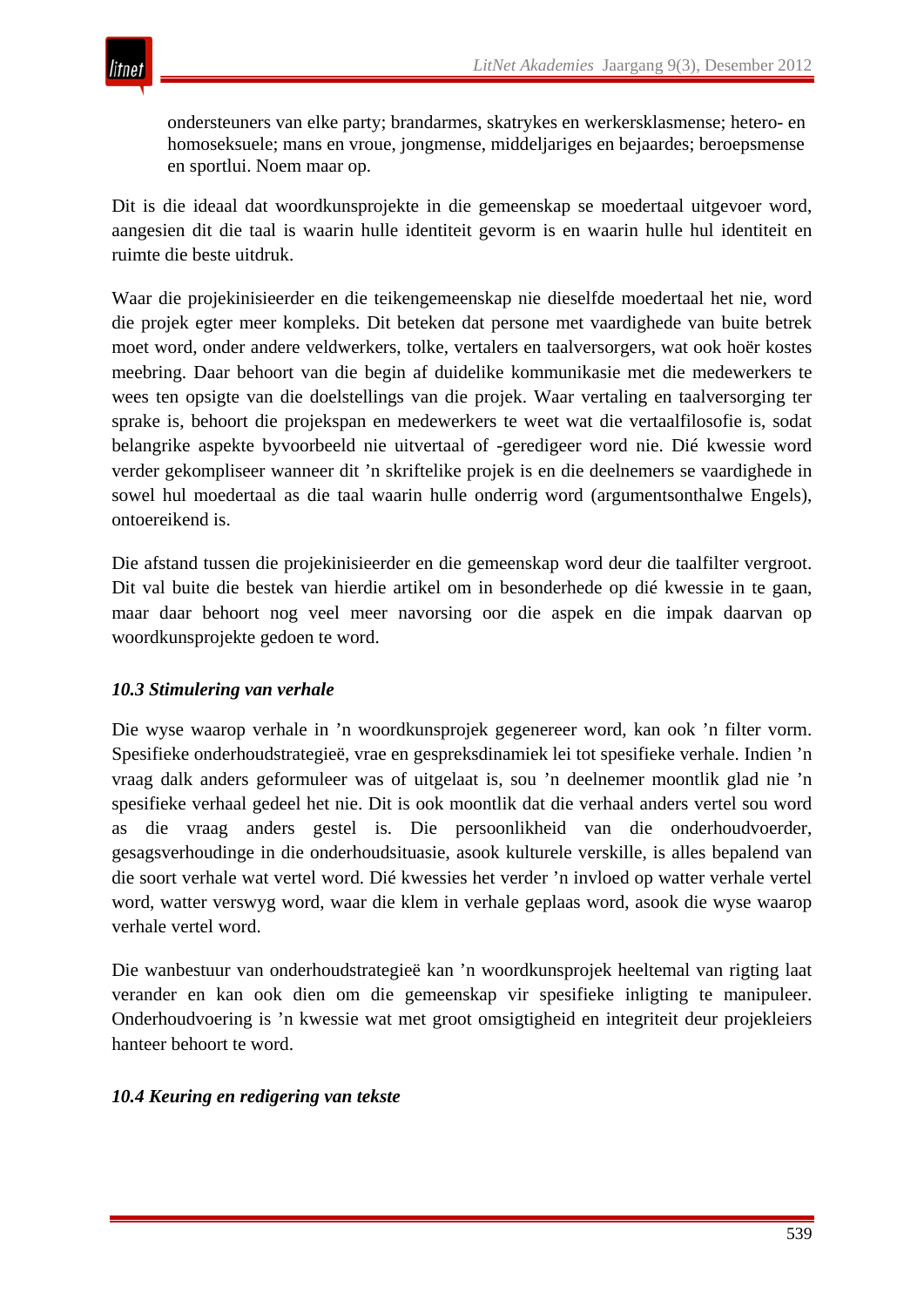Indien die projek 'n versamelbundel as produk het, kan die wyse waarop die tekste geselekteer en geredigeer word, ook 'n filter wees. In 'n deelnemende gemeenskapsprojek behoort die gemeenskap sover moontlik insae in die seleksieproses te hê.

Wat die redigering van tekste betref, word daar dikwels keuses gemaak ten opsigte van taalgebruik en spelling om die teks binne die bestaande skriftelike konvensies te laat inpas. Veral waar mondelinge tekste getranskribeer word, word daar dikwels dele uitgelaat of geredigeer om dit meer "leesbaar" en minder "langdradig" te maak. Hier word dan 'n oorgang vanaf die logo- na die grafosfeer gemaak en 'n filter word ingebou om tekste binne die nuwe sfeer "aanvaarbaar" te maak.

Die filters wat hier bo bespreek is, is nie noodwendig verkeerd nie. Dit is egter iets waarop die projekinisieerder moet let. Hy/sy moet hom/haar afvra hoe belangrik dit is om so na as moontlik aan die gemeenskapseie woordkuns te bly, hetsy wat betref taal, mondelinge tradisie, of verwagtinge van die teks (daar bestaan immers verskillende verwagtinge van 'n narratiewe teks in die mondelinge en skriftelike tradisie). Die filters waarmee die projekinisieerder te doen kry, bring ook 'n etiese besinning na vore. Die etiese sy van gemeenskapseie woordkunsprojekte strek egter wyer as keuses rondom die filters in projekte.

## **11. Etiese aspekte (K)**

Daar is 'n aantal etiese aspekte verbonde aan gemeenskapseie woordkunsprojekte waarvan projekinisieerders bewus behoort te wees ten einde bepaalde slaggate te vermy.

# *11.1 Respek, misbruik en indringing*

Indien 'n woordkunsprojek in 'n gemeenskap op 'n etiese grondslag aangepak word, is een van die belangrikste beginsels respek vir die gemeenskap en individue. Dit sluit ook respek vir hulle inheemse kennis en verhale in.

Dit is baie moontlik dat druk op lede van 'n gemeenskap uitgeoefen kan word om hulle kulturele eiendom (verhale ensovoorts) te deel, terwyl hulle geen voordeel daaruit trek nie. Respek vir die gemeenskap sal voorkom dat hulle misbruik of gemanipuleer word deur projekinisieerders wat projekte en projekmateriaal vir eie gewin wil gebruik.

Voortvloeiend uit die kwessie van misbruik is die een van indringing in 'n gemeenskap. Die aanbied van 'n storievertel- of selfs skryfprojek kan gemeenskapslede maklik laat voel daar word in hulle privaatruimte ingedring. Die etiese kwessies wat hier in ag geneem moet word, is die vertellers se reg op privaatheid en vertroulikheid, asook die reg op anonimiteit, sou projekdeelnemers/vertellers dit so verkies (Slim en Thompson 1993:152). Indien hulle byvoorbeeld nie hul verhale in die openbaar wil vertel of wil laat publiseer nie, moet dit gerespekteer word.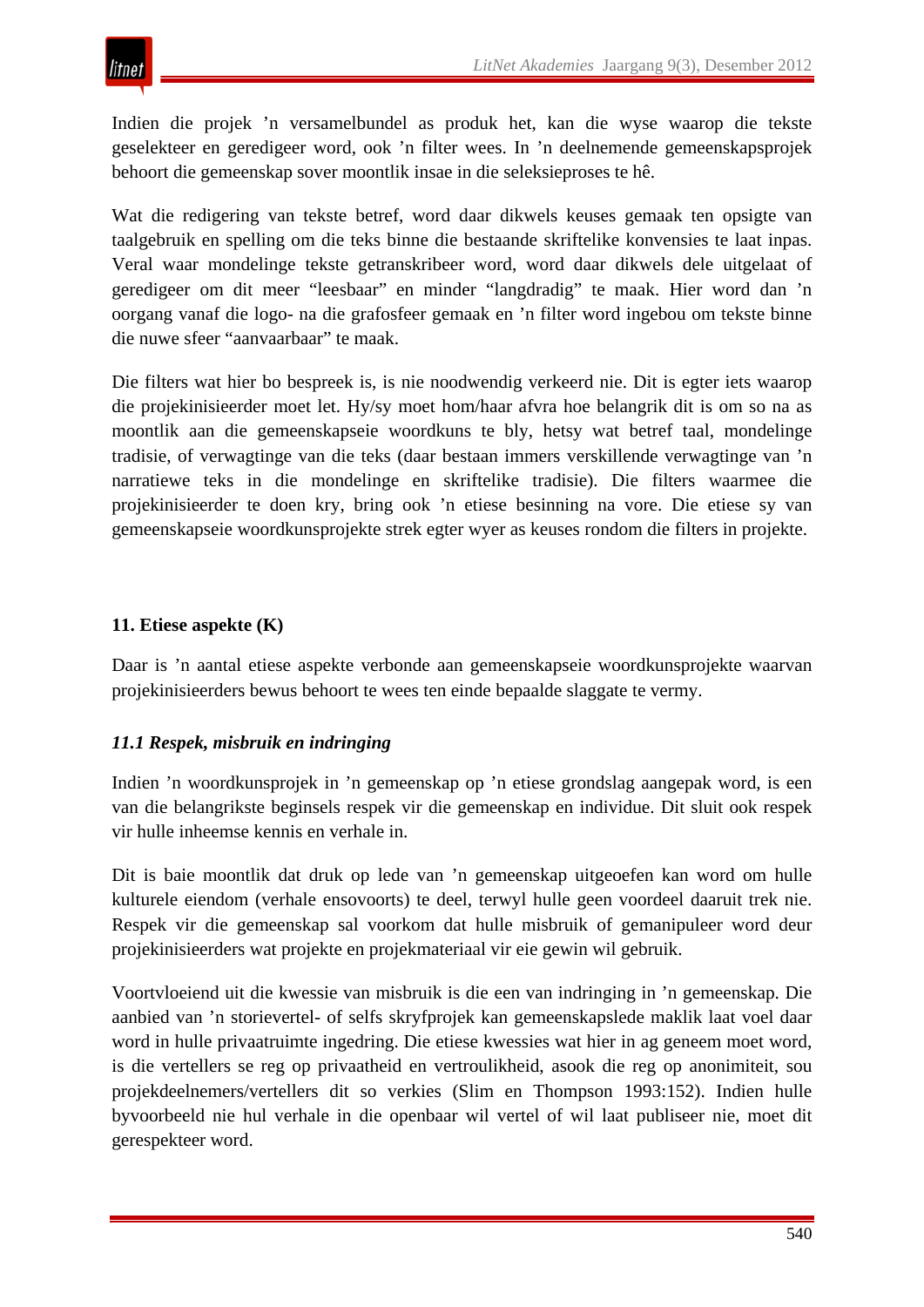# *11.2 Eienaarskap, skrywerskap en appropriasie*

Waar projekte tot een of ander vorm van publikasie (hetsy gedruk of andersins) lei, kom eienaarskap, kopiereg en skrywerskap ook dikwels ter sprake. Appropriasie hou verband met eienaarskap. Die kwessie van eienaarskapregte, of regte ten opsigte van die materiaal wat in woordkunsprojekte gegenereer word, word dikwels gekompliseer deur die feit dat baie gemeenskappe nie kennis dra van, of toegang het tot, kopiereg- of databeskermingswetgewing nie (Slim en Thompson 1993:152). Gemeenskappe waar inwoners nie geletterd is nie (en nie skriftelike toestemming ten opsigte van kopieregprosedures kan gee nie) dra by tot die kompleksiteit. Daarom is dit belangrik om die regte van die gemeenskap en/of individu te beskerm en te verseker dat alle stappe van 'n projek (ook die verspreiding van verhale) hulle goedkeuring wegdra. Indien moontlik behoort die toestemming skriftelik gegee te word en behoort daar tot 'n kopiereg-ooreenkoms gekom te word waaruit beide partye voordeel trek. Die onus rus egter op die projekspan om die proses van eienaarskap en kopiereg duidelik aan die projekdeelnemers uiteen te sit en te kommunikeer. Tydens die kommunikasieproses behoort realistiese verwagtinge met betrekking tot geldelike vergoeding ook aangeraak te word. Die uiteindelike verspreiding en gebruik van die verhale behoort ook bespreek te word.

## *11.3 Verspreiding*

Wat die verspreiding van die materiaal betref, behoort sekere kwessies met die projekdeelnemers uitgeklaar te word. Dit sluit volgens Slim en Thompson (1993:153–4) in: Wie het die reg om te bepaal in watter formaat en hoe wyd die verhale (of ander materiaal) versprei gaan word? Wie het beheer oor die konteks waarin die materiaal gebruik word, byvoorbeeld vir onderrigdoeleindes? Hier is dit weer eens relevant dat baie gemeenskappe nie toegang tot kopiereg-wetgewing het nie; dit maak dit dikwels noodsaaklik om elke geval op eie meriete te hanteer. Wanneer 'n gemeenskap self 'n woordkunsprojek onderneem, neem hulle die verpligting op hulleself om reg te laat geskied aan die gemeenskap ten opsigte van die produk en verspreiding. Die eienaarskap van en beheer oor die verspreiding bly dan egter gewoonlik in die hande van die gemeenskap. Waar buitestanders betrokke is, behoort gemeenskappe te verstaan in watter mate hulle hul regte en hul verhale "weggee" (Slim en Thompson 1993:154).

## *11.4 Terugvoer aan gemeenskap*

Veral waar 'n deelnemende benadering tot gemeenskapseie woordkunsprojekte gebruik word, is deurlopende terugvoer aan die gemeenskap baie belangrik. Gemeenskapsleiers en deelnemers aan die projek behoort deurentyd op hoogte te wees van verwikkelinge en van die rigting waarin die projek beweeg en behoort ook by nabaat terugvoer te ontvang. Dit is eties die korrekte ding om te doen. Daar word met die intellektuele en kulturele eiendom van 'n gemeenskap gewerk en dit moet met respek behandel word. Waar daar respek vir die gemeenskap is, is daar ook terugvoer. Dit staan reëlreg teenoor die misbruik van die gemeenskap, of die gebruik van verhale sonder om die gemeenskap in die saak te ken.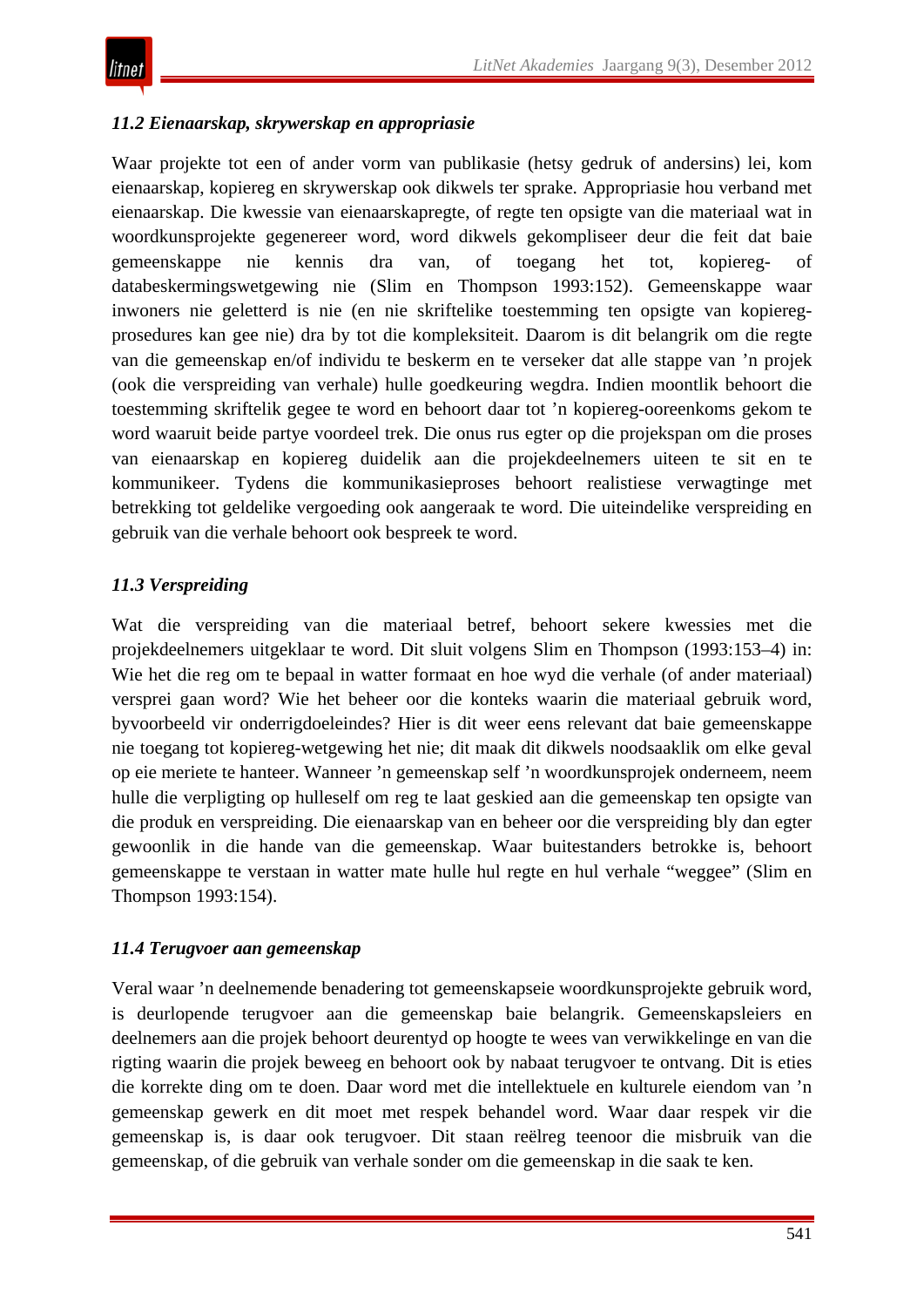Bogenoemde is maar enkele van die etiese kwessies wat in woordkunsprojekte ter sprake kom. Afgesien van die etiese kant van die saak is dit in die laaste instansie ook wys as die projekinisieerder voor die aanvang van die projek bewus is van die moontlike uitdagings wat mag voorlê. Die uitdagings is weer eens nie algemeen geldend nie en is uniek aan elke situasie.

# **12. Uitdagings (L)**

'n Model ter bevordering van gemeenskapseie woordkuns sal onvolledig wees indien daar nie ook aan die moontlike uitdagings aandag gegee word nie. Dié aspekte strek oor 'n breë terrein en hou nie noodwendig met mekaar verband nie. Uitdagings wat mag voorkom, sluit in interpersoonlike en interkulturele uitdagings, logistieke aspekte, tydsbestuur en befondsing.

# *12.1 Interpersoonlike uitdagings*

Waar mense by 'n saak betrokke is, is die uitdagings divers. Misverstande, verskillende verwagtinge en persoonlikheidsverskille kompliseer projekte. Dié interpersoonlike kwessies kan 'n projek baie skade berokken indien die menslike element nie reg bestuur word nie. Dit beteken dat die projekleier 'n goeie fasiliteerder van verhoudinge (in die projekspan, maar ook met die gemeenskap) behoort te wees. Wankommunikasie en misverstande met die gemeenskapsleiers en deelnemers aan die projek kan eweneens 'n projek laat sneuwel. Daarom is tweerigting-kommunikasie uiters belangrik en behoort alle partye se verwagtinge uit die staanspoor uitgeklaar te word.

## *12.2 Interkulturele uitdagings*

In dieselfde sin kan die interkulturele sy van projekte 'n uitdaging vorm. Wanneer die projekspan en teikengemeenskap van verskillende kulture is, behoort veral die kommunikasie-aspek van die projek met groot omsigtigheid hanteer te word. Verskillende wêreldperspektiewe en kulturele verwysingsraamwerke kan tot groot misverstande lei. Die taalkwessie kom ook weer hier ter sprake. Wanneer respek, deelnemendheid en tweerigtingkommunikasie die basis van 'n projek vorm, kan dié uitdaging egter op 'n positiewe manier die hoof gebied word. Sodoende kan die multikulturele aspek van die projek tot die rykdom daarvan bydra, eerder as dat dit 'n negatiewe aspek is.

# *12.3 Logistiek*

Suid-Afrika, 'n diverse land met baie geleenthede, bied dikwels logistieke uitdagings. Kommunikasie met afgesonderde gemeenskappe kan, veral op die platteland, 'n probleem vorm. Daar is gemeenskappe wat so afgeleë is dat daar soms nie eens selfoonopvangs is nie, en e-pos-kontak is nie oral vanselfsprekend nie. Lang afstande en swak paaie is ook dikwels 'n faktor waarmee rekening gehou moet word wanneer projekte uitgevoer word.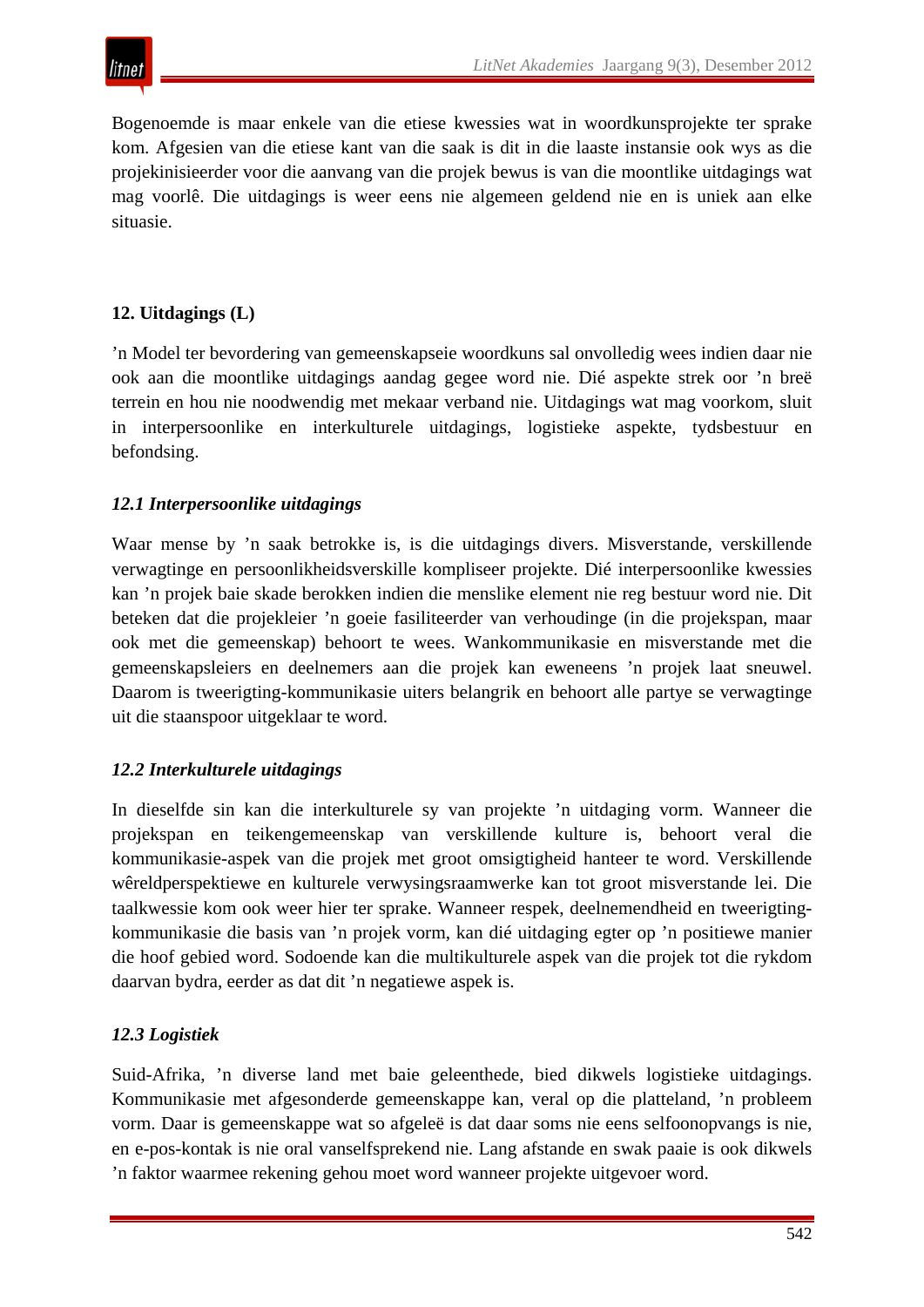## *12.4 Tydsbestuur*

Waar 'n projek op 'n deelnemende grondslag aangepak word, behoort gemeenskapsleiers groot insae in die bestuur van die projek te hê. Dit beteken dat ook die tydsbestuur in samewerking met die gemeenskap gedoen moet word. Hier kom die interkulturele aspek weer aan die orde, waar verskillende kulture en gemeenskappe verskillende sienings van tyd het. In baie gemeenskappe in Afrika is die fokus op verhoudinge eerder as op take, terwyl dit in die Westerse samelewing andersom is – die lewe is meer tydgedrewe vir Westerlinge. Die tydsbestuur van woordkunsprojekte kan 'n uitdaging bied, veral waar gemeenskapsleiers hul insette lewer. Dit is baie moontlik dat indien die projekinisieerder 'n Westerling is, hy/sy die projek gouer sal wil afhandel, terwyl die gemeenskap (indien dit 'n gemeenskap met 'n Afrika-tydsbeskouing is) nie noodwendig die tydsdrukte sal begryp nie. Hier sal dan weer eens wys te werk gegaan moet word en die projekfasiliteerder behoort te onthou dat die verhoudings in die projek baie belangrik is, veral in 'n deelnemende benadering.

## *12.5 Befondsing*

Die laaste uitdaging wat hier aangespreek word, is die kwessie van befondsing. 'n Gebrek aan befondsing kan die potensiaal van 'n woordkunsprojek ondermyn en uiteindelik daartoe lei dat die visie van die projekinisieerder nooit realiseer nie. Daarom is dit belangrik dat die inisieerder hom/haar voor die aanvang en loodsing van die projek vergewis van moontlike bronne vir befondsing. Daar bestaan verskeie regerings- en nieregeringsinstansies wat hulle beywer vir die bevordering van die kunste, onder andere die woordkuns in Suid-Afrika. Terselftertyd is dit belangrik om vooraf 'n volledige begroting op te stel van die projek en dan daarby te hou. Dit is wel so dat daar soms tydens 'n projek onverwagte onkoste (byvoorbeeld onvoorsiene taalversorgingsonkoste) opduik, maar daar behoort ook in die begroting daarvoor voorsiening gemaak te word.

## **13. Ten slotte**

Woordkuns word op verskillende maniere, en vir verskillende teikengehore, gestimuleer en gegenereer. Wyses van publikasie, en die leeftyd van publikasies, verskil. In die bevordering van gemeenskapseie woordkuns is daar verskeie veranderlikes wat 'n rol speel en met mekaar oorvleuel. Moontlikhede vir die bevordering van die woordkuns is legio en daar kan nie in een model vir elkeen voorsien word nie, hoewel voorbeelde wel genoem kan word. Tussen die geletterde individu met skryftalent en die ongeletterde individu met storieverteltalent is daar verskeie moontlikhede om hulle te help met die ontginning van dié talent.

Die kompleksiteit wat deur 'n land soos Suid-Afrika gebied word met betrekking tot taal, kultuur, geletterdheid en sosiale problematiek bring verskeie uitdagings mee. In 'n samelewing waar die meeste gemeenskappe gefragmenteerd is ten opsigte van gemeenskapslede wat hulself in die logo-, grafo- of videosfeer bevind (en selfs soms in 'n liminale sone tussen sfere), word die problematiek soms oorweldigend. Hierby kan 'n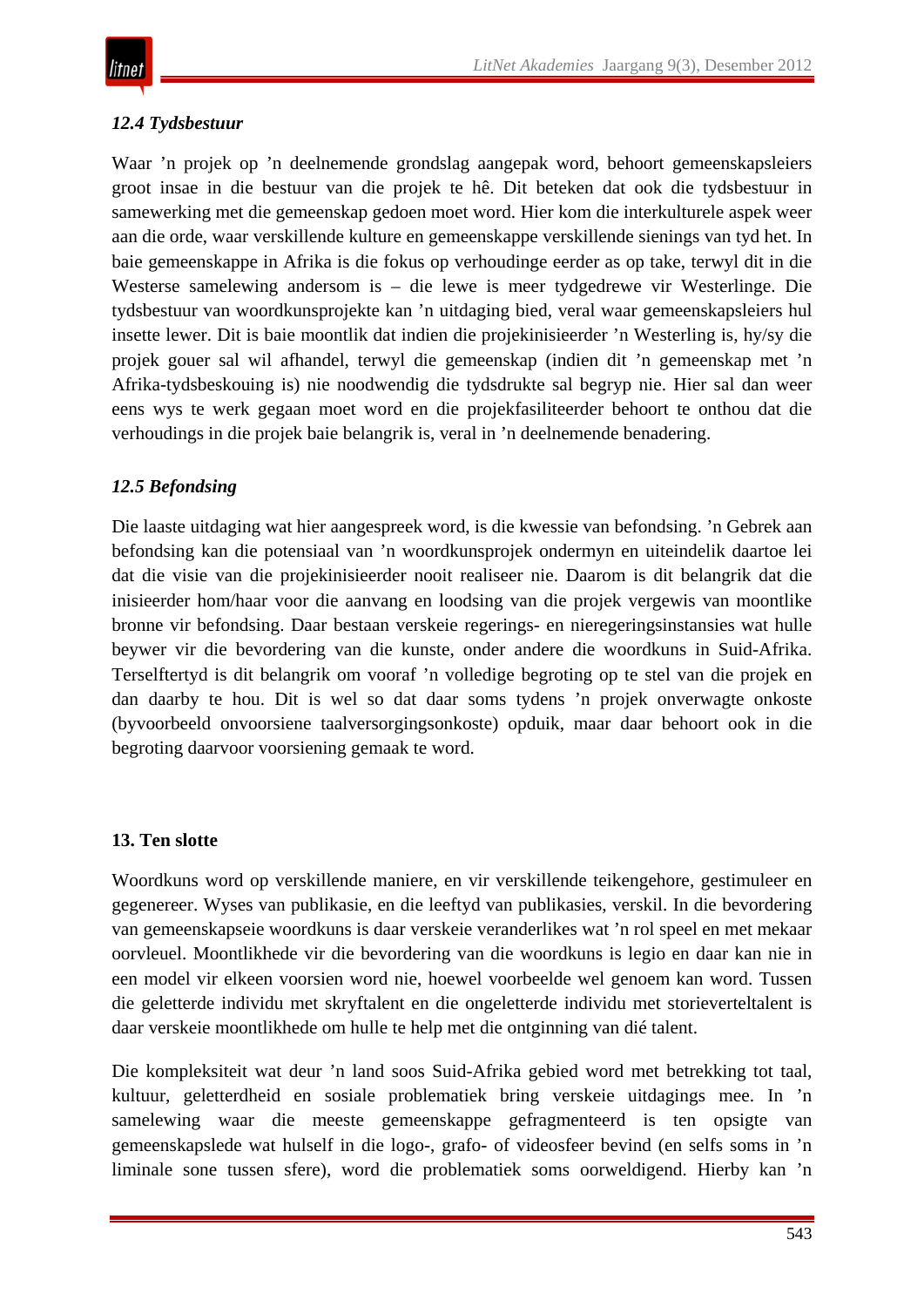generasie jongmense gevoeg word wat in 'n sekondêre orale tradisie grootword. Hulle is omring deur die inligting, vermaak en opvoeding wat die videosfeer bied, maar is as 't ware aan die wegbeweeg van die skriftelike tradisie. Dit lei tot 'n aanpasbaarheid by nuwe tegnologie, maar ook in 'n sekere mate tot 'n gebrek aan skriftelike geletterdheid en die leesproblematiek wat steeds aan die orde van die dag is.

Ten spyte van die uitdagings wat aan die uitvoer van gemeenskapseie woordkunsprojekte verbonde is, bly dit die moeite werd om nuwe stemme op nuwe maniere te laat hoor. Bogenoemde aanpasbaarheid by nuwe tegnologie is nie slegs 'n kenmerk van die nuwe generasie jongmense nie, maar is inderwaarheid 'n menslike eienskap sedert die vroegste tye. Dit is die rede waarom die spanning tussen die orale en die skriftelike op 'n positiewe manier ontgin kan word en waarom die sekondêre orale tradisie baie nuwe moontlikhede vir gemeenskapseie woordkunsprojekte bied – veral in Afrika, waar die mondelinge tradisie steeds op ou en nuwe maniere 'n rol in gemeenskappe speel. Beide oraliteit (hetsy primêre of sekondêre oraliteit) en identiteit speel 'n sentrale rol in gemeenskappe se woordkuns. Dit speel dus ook 'n onontbeerlike rol in die aanpak van inisiatiewe ter bevordering van gemeenskapseie woordkuns.

Die model wat hier uiteengesit is, is, soos genoem, nie bedoel om algemeen geldend te wees nie, slegs om beginsels daar te stel wat as riglyne in die bevordering van gemeenskapseie woordkuns kan dien. Elke projek en inisiatief is uniek en beginsels behoort by die situasie aangepas te word. Hoewel baie reeds op die gebied van Afrikaanse en ander woordkunsprojekte gedoen word, is nuwe inisiatiewe nodig wat die woordkuns-potensiaal van veral opkomende gemeenskappe in Suid-Afrika ontgin. Daar is nog baie onbeskryfde identiteite en ruimtes in die land, baie "onvertelde" gemeenskappe — 'n rivier van woorde en verhale in die land wat óf gekanaliseer kan word óf in die sand kan wegvloei. Deur met respek en 'n deelnemende benadering gemeenskapseie woordkunsprojekte in dié gemeenskappe te loods, kan die woordkuns in Suid-Afrika bevorder word.

#### **Bibliografie**

Ahmad, S.B. 2005. From orality to mass media: Hausa literature in northern Nigeria. In Ricard en Veit-Wild (reds.) 2005.

Amabile, T. 1996. *Creativity in context: Update to the social psychology of creativity?* Boulder: Westview Press.

Boyce Davies, C. 1996. *Black women, writing and identity: Migration of the subject*. New York: Routledge.

Brockmeier, J. en D. Carbaugh. 2001. Introduction. In Brockmeier en Carbaugh (reds.) 2001.

Brockmeier, J. en D. Carbaugh (reds.). 2001. *Narrative and identity: Studies in autobiography, self and culture*. Amsterdam: John Benjamins Publishing.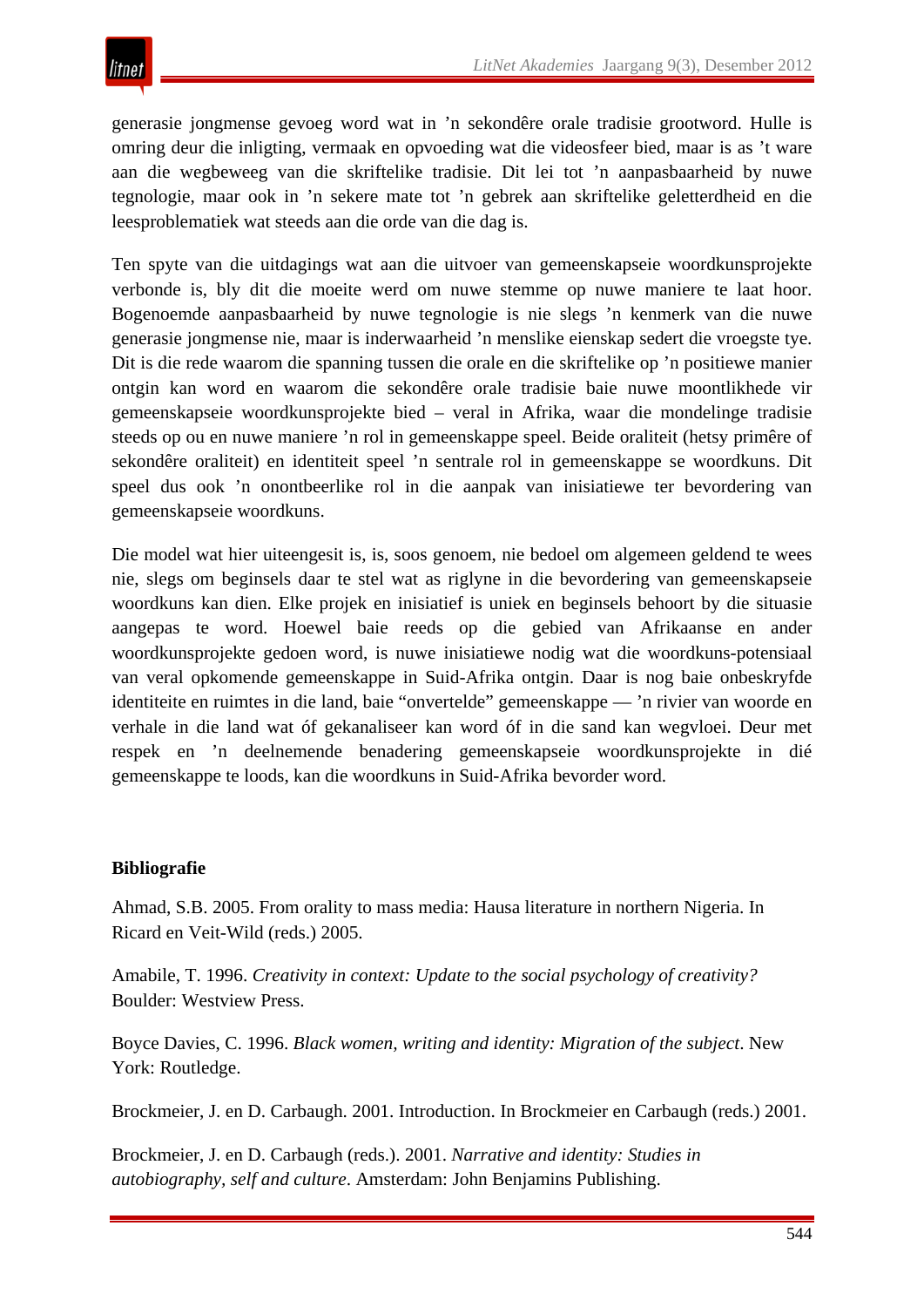Brockmeier, J., M. Wang en D.R. Olson (reds.). 2002. *Literacy, narrative and culture*. Surrey: Curzon.

Brooke, R.E. (red.). 2003. *Rural voices: Place conscious education and the teaching of writing*. New York: Teachers College Press.

Brown, D. 1999. *Oral literature and performances in Southern Africa*. Oxford: James Currey.

Brown, J.S. en P. Duguid. 2002. *The social life of information*. Boston: Harvard Business School Press.

Bruner, J. 1990. *Acts of meaning*. Cambridge: Harvard University Press.

Bukenya, A. 1994. Introduction. In Bukenya, Kabira en Okombo (reds.) 1994.

Bukenya, A., W.M. Kabira, en O. Okombo (reds.). 1994. *Understanding oral literature*. Nairobi: Nairobi University Press.

Cavallaro, D. 2001. *Critical and cultural theory: Thematic variations*. Londen: Athlone Press.

Cloete, D. 2000. Alternative publishing in South Africa in the 1970s and 1980s. In Evans en Seeber (reds.) 2000.

Climo, J.J. en M.G. Cattell (reds.). 2002. *Social memory and history: Anthropological perspectives*. New York: Altamira Press.

Combrink, A. 2005. Die rol van identiteit en ruimte in die skep van 'n jeugnovelle: 'n teoretiese en praktiese skryfkunsprojek in die Afrikaanse gemeenskap van Promosa, Potchefstroom. Ongepubliseerde MA-verhandeling, Noordwes-Universiteit.

—. 2011. Die rol van oraliteit en identiteit in die bevordering van gemeenskapseie woordkuns in Suid-Afrika. Ongepubliseerde PhD-proefskrif, Noordwes-Universiteit.

De Beer, F. en H. Swanepoel. 1998. *Community development and beyond: Issues, structures and procedures*. Pretoria: Van Schaik.

De Waal, D.J.P. 1992. Strategic management of development: Mhala – a case study. Ongepubliseerde doktorale proefskrif, Universiteit van Suid-Afrika.

Evans, N. en M. Seeber (reds.). 2000. *The politics of publishing in South Africa*. Scottsville: University of Natal Press.

Finnegan, R. 1988. *Literacy and orality: Studies in the technology of communication*. Oxford: Basil Blackwell.

Furniss, G. 2005. On the implications of orality. In Ricard en Veit-Wild (reds.) 2005.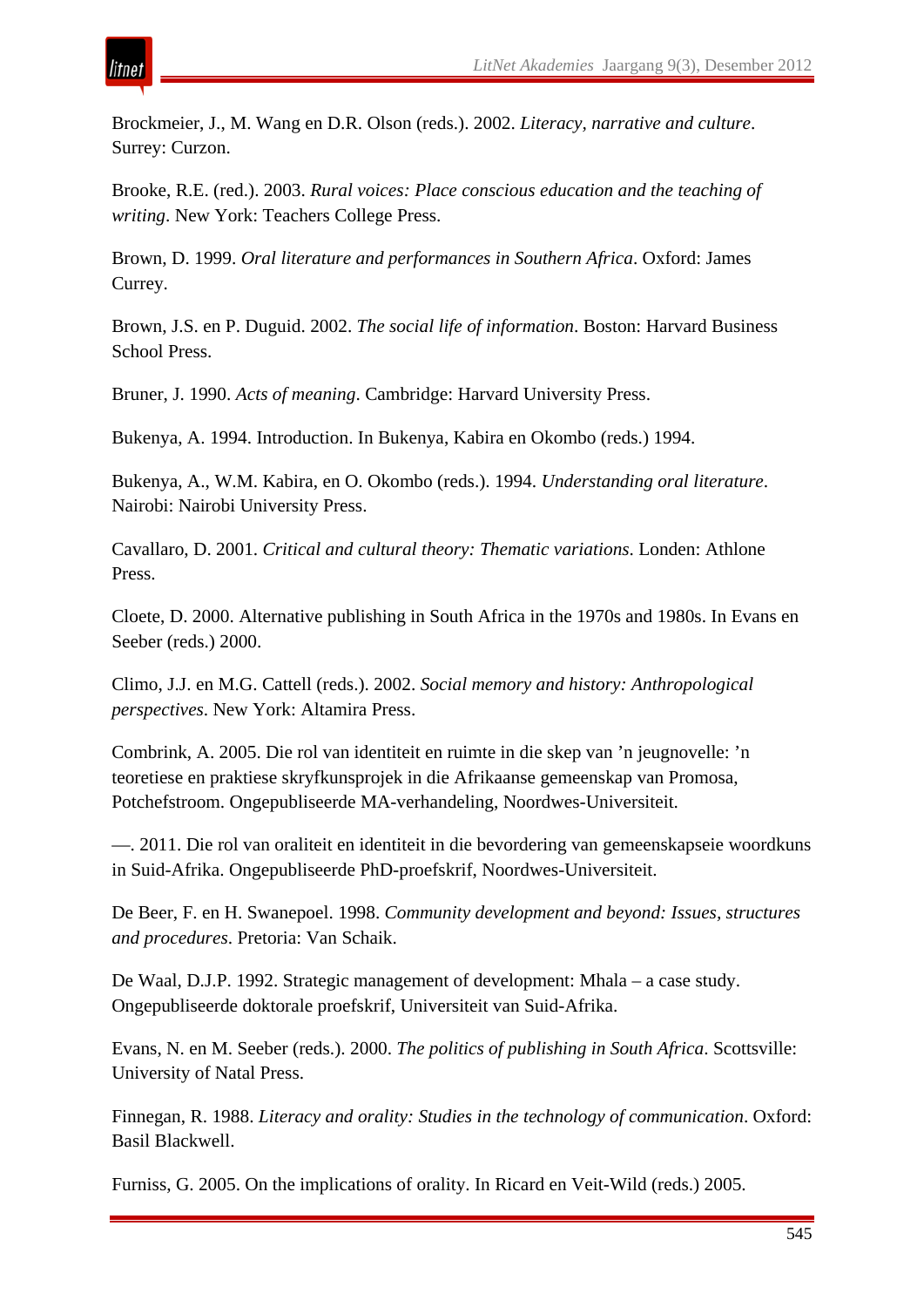

Gilfillan, R. en M. Collen (reds.). 2009. *Sonvangers: In en om die lewe van verstandelik gestremdes*. Suid-Afrika: Selfpublikasie.

Greyling, F. 2005. Oor grense heen: 'n Deelnemende projek ter bevordering van skryf in ontwikkelende gemeenskappe. *Stilet*, 17(2):155–77.

Hall, S. 2000. Old and new identities, old and new ethnicities. In King (red.) 2000.

Harris, R. 2002. Literacy and the future of writing: An integrational perspective. In Brockmeier, Wang en Olson (reds.) 2002.

Hofstede, G.H. 1991. *Cultures and organizations. Software of the mind: Intercultural cooperation and its importance for survival.* Londen: HarperCollins.

Hymes, D. 1996. *Ethnograpy, linguistics, narrative inequality: Toward an understanding of voice*. Londen: Taylor & Francis.

Jackson, B. 2007. *The story is true: The art and meaning of telling stories*. Philadelphia: Temple University Press.

Jeppie, S. (red.). 2004. *Toward new histories for South Africa: On the place of the past in our present*. Lansdowne: Juta Gariep.

Johnstone, B. 1991. *Stories, community, and place*. Bloomington: Indiana University Press.

Kaschula, R.H. 2001. Introduction. In Kaschula (red.) 2001.

Kaschula, R.H. (red.) 2001. *African oral literature: Functions in contemporary contexts*. Claremont: New Africa Books.

Kaschula, R.H. en A. Mostert. 2011. From oral literature to technauriture: What's in a name? *World Oral Literature Project Occasional Paper*, 4:1-9.

Khamis, S.A.M. 2005. From written to oral to mediated oral: The example of Taarab music. In Ricard en Veit-Wild (reds.) 2005.

King, A.D. (red.). 2000. *Culture, globalization and the world-system: Contemporary conditions for the representation of identity*. Minneapolis: University of Minnesota Press.

Le Cordeur, M. 2009. Om te versoen, bemagtig en bevry. Afrinetwerk. (7 Februarie 2012 geraadpleeg).

Loubser, J.A. 2002. Many shades of orality and literacy: Media theory and cultural difference. *Alternation*, 9(1):26–45.

Malungane, G. en S. Krige. 2004. Conversations from and for "communities": Working with oral history. In Jeppie (red.) 2004.